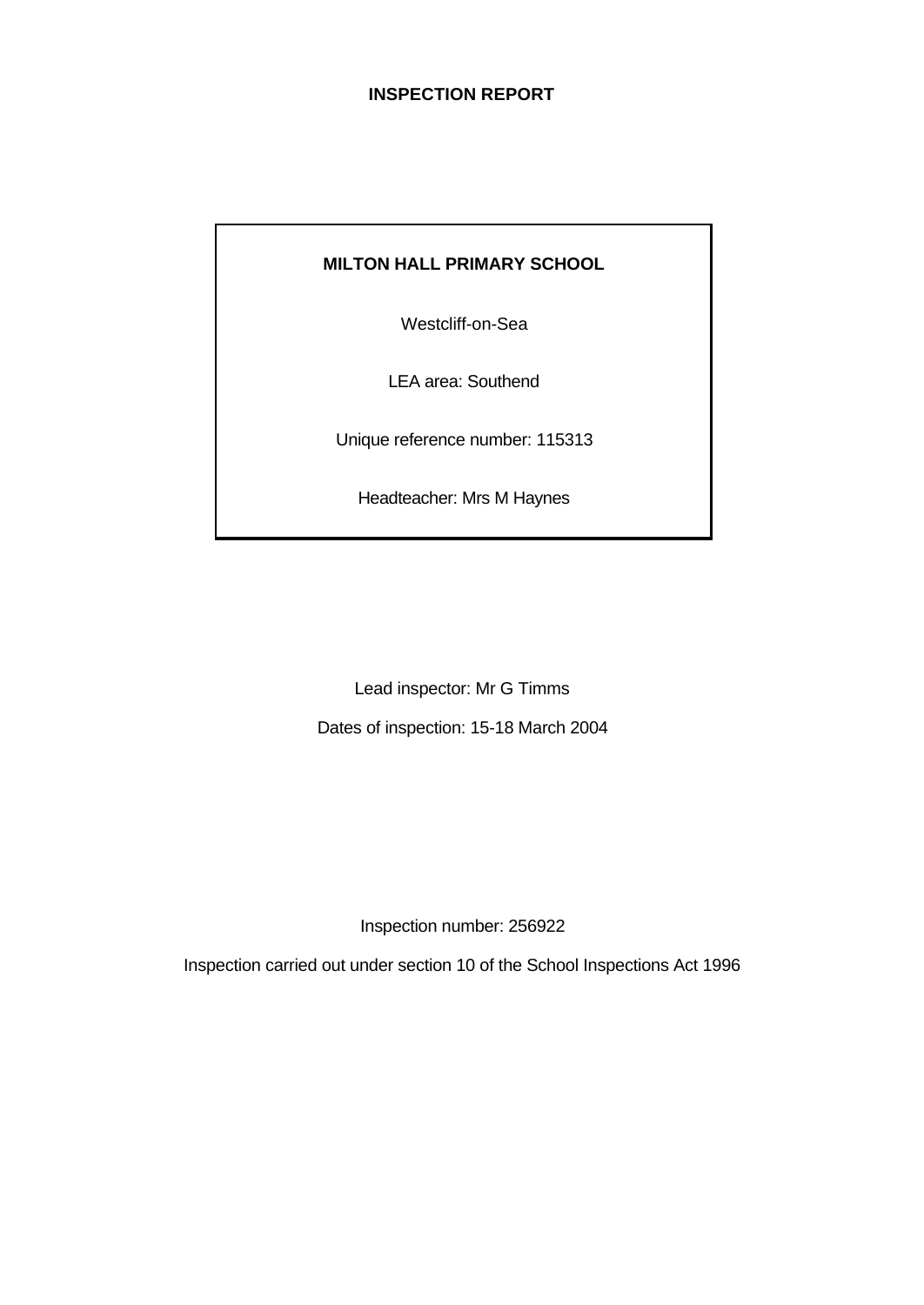#### © Crown copyright 2004

This report may be reproduced in whole or in part for non-commercial educational purposes, provided that all extracts quoted are reproduced verbatim without adaptation and on condition that the source and date thereof are stated.

Further copies of this report are obtainable from the school. Under the School Inspections Act 1996, the school must provide a copy of this report and/or its summary free of charge to certain categories of people. A charge not exceeding the full cost of reproduction may be made for any other copies supplied.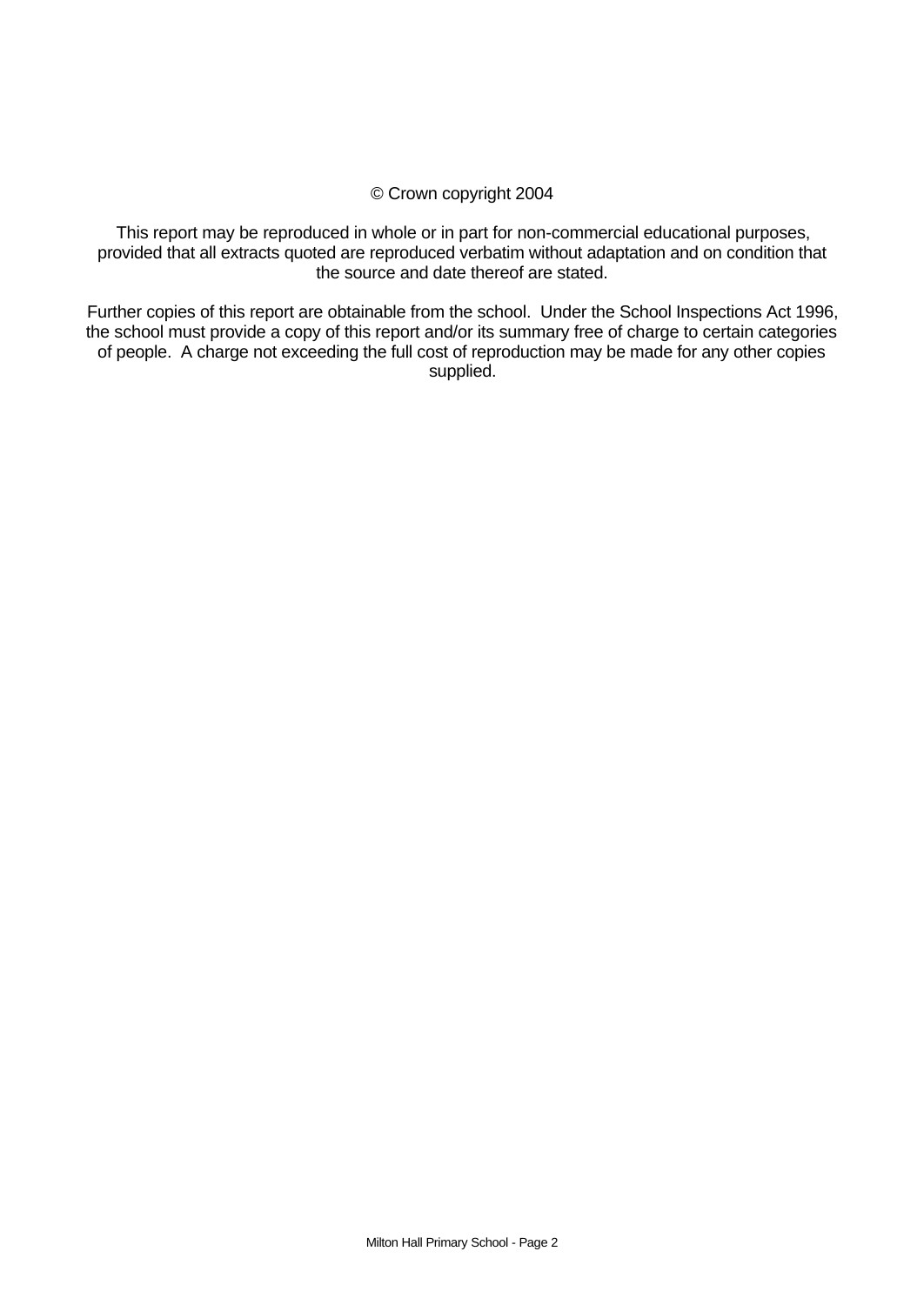# **INFORMATION ABOUT THE SCHOOL**

| Type of school:              | Primary                              |
|------------------------------|--------------------------------------|
| School category:             | Foundation                           |
| Age range of pupils:         | $3 - 11$                             |
| Gender of pupils:            | Mixed                                |
| Number on roll:              | 466                                  |
| School address:              | Salisbury Avenue<br>Westcliff-on-Sea |
| Postcode:                    | Essex<br>SS07AU                      |
| Telephone number:            | 01702 330758                         |
| Fax number:                  | 01702 436821                         |
| Appropriate authority:       | Governing Body                       |
| Name of chair of governors:  | Mr J Lowes                           |
| Date of previous inspection: | 15 June 1998                         |

# **CHARACTERISTICS OF THE SCHOOL**

Milton Hall Primary School draws its pupils from the Westcliff-on-Sea district of Southend. At the time of the inspection, there were 466 pupils on roll; the school is much bigger than most primary schools. The socio-economic circumstances of the pupils are well below average. The majority of the children's attainment on entry to the Nursery is very low, although there are children with more developed skills due to their pre-school experiences. The school has a high proportion of pupils from a wide range of different minority ethnic backgrounds, and some are at a very early stage in learning English. This has more than doubled since the last inspection. A number of these pupils are refugees from countries such as Kosovo or Zimbabwe. The school also has a small number of pupils in public care or from Traveller backgrounds. The mobility of pupils leaving and joining the school is very high, well over 50 per cent by Year 6, although this is partly due to the intake of Year 3 pupils from another local infant school. There are 76 pupils identified for special educational needs support. Two pupils have statements of special educational needs, 10 pupils are identified for school action plus support and 67 pupils for school action support. The percentage of pupils identified with special educational needs, 16 per cent, is average.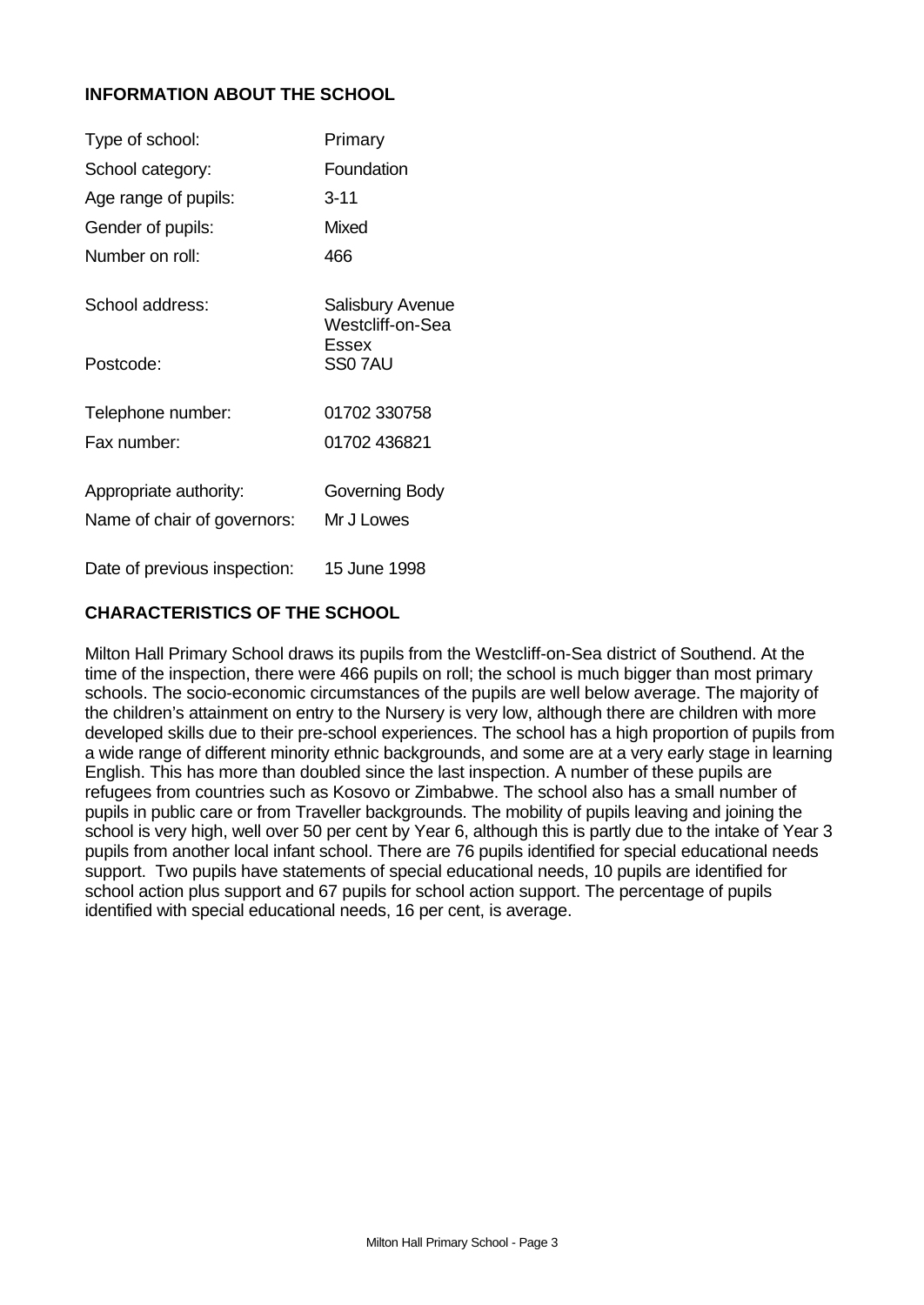# **INFORMATION ABOUT THE INSPECTION TEAM**

| Members of the inspection team |                 |                | <b>Subject responsibilities</b>          |  |  |  |  |
|--------------------------------|-----------------|----------------|------------------------------------------|--|--|--|--|
| 21038                          | Mr G Timms      | Lead inspector | Science                                  |  |  |  |  |
|                                |                 |                | Information and communication technology |  |  |  |  |
|                                |                 |                | Design and technology                    |  |  |  |  |
|                                |                 |                | English as an additional language        |  |  |  |  |
| 9132                           | Mr J Godfrey    | Lay inspector  |                                          |  |  |  |  |
| 23453                          | Mrs C Cressey   | Team inspector | English                                  |  |  |  |  |
|                                |                 |                | Art and design                           |  |  |  |  |
|                                |                 |                | Geography                                |  |  |  |  |
|                                |                 |                | <b>History</b>                           |  |  |  |  |
| 11419                          | Mrs J Underwood | Team inspector | <b>Foundation Stage</b>                  |  |  |  |  |
|                                |                 |                | <b>Mathematics</b>                       |  |  |  |  |
|                                |                 |                | <b>Music</b>                             |  |  |  |  |
| 15011                          | Mrs M Wallace   | Team inspector | Religious education                      |  |  |  |  |
|                                |                 |                | Physical education                       |  |  |  |  |
|                                |                 |                | Personal, social and health education    |  |  |  |  |
|                                |                 |                | Special educational needs                |  |  |  |  |

The inspection contractor was:

PBM Brookbridge Bedford Ltd PO Box 524 **Cheadle Staffordshire** ST10 4RN

Any concerns or complaints about the inspection or the report should be made initially to the inspection contractor. The procedures are set out in the leaflet *'Complaining about Ofsted Inspections'*, which is available from Ofsted Publications Centre (telephone 07002 637833) or Ofsted's website (www.ofsted.gov.uk).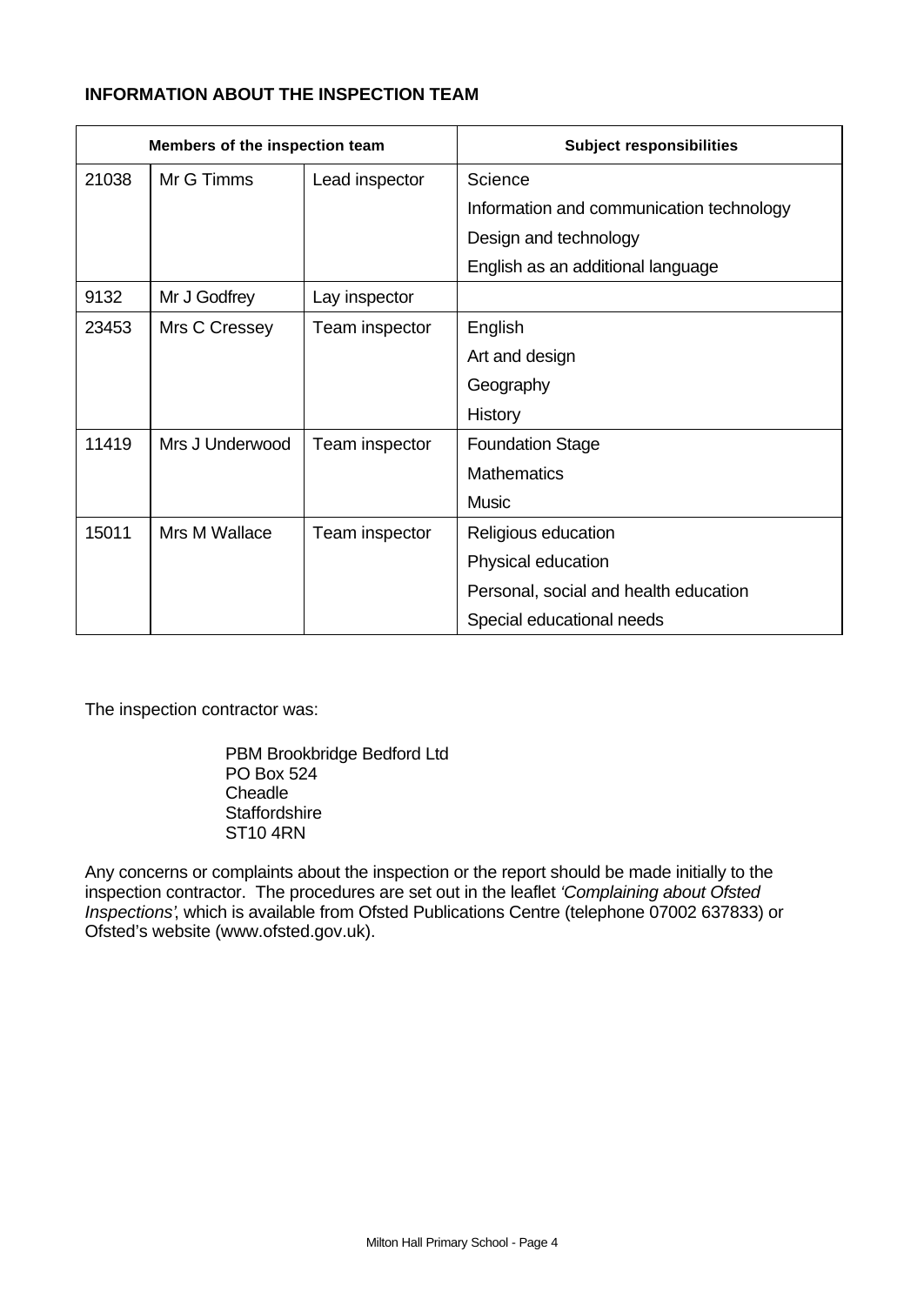# **REPORT CONTENTS**

|                                                                                                                                    | Page |    |
|------------------------------------------------------------------------------------------------------------------------------------|------|----|
| <b>PART A: SUMMARY OF THE REPORT</b>                                                                                               | 6    |    |
| <b>PART B: COMMENTARY ON THE MAIN INSPECTION FINDINGS</b>                                                                          |      |    |
| <b>STANDARDS ACHIEVED BY PUPILS</b>                                                                                                | 8    |    |
| Standards achieved in areas of learning and subjects                                                                               |      |    |
| Pupils' attitudes, values and other personal qualities                                                                             |      |    |
| <b>QUALITY OF EDUCATION PROVIDED BY THE SCHOOL</b>                                                                                 | 11   |    |
| Teaching and learning<br>The curriculum<br>Care, guidance and support<br>Partnership with parents, other schools and the community |      |    |
| <b>LEADERSHIP AND MANAGEMENT</b>                                                                                                   | 17   |    |
| <b>PART C: THE QUALITY OF EDUCATION IN AREAS OF LEARNING AND</b><br><b>SUBJECTS</b>                                                |      |    |
| <b>AREAS OF LEARNING IN THE FOUNDATION STAGE</b>                                                                                   | 19   |    |
| <b>SUBJECTS IN KEY STAGES 1 AND 2</b>                                                                                              |      | 22 |
| <b>PART D: SUMMARY OF THE MAIN INSPECTION JUDGEMENTS</b>                                                                           | 31   |    |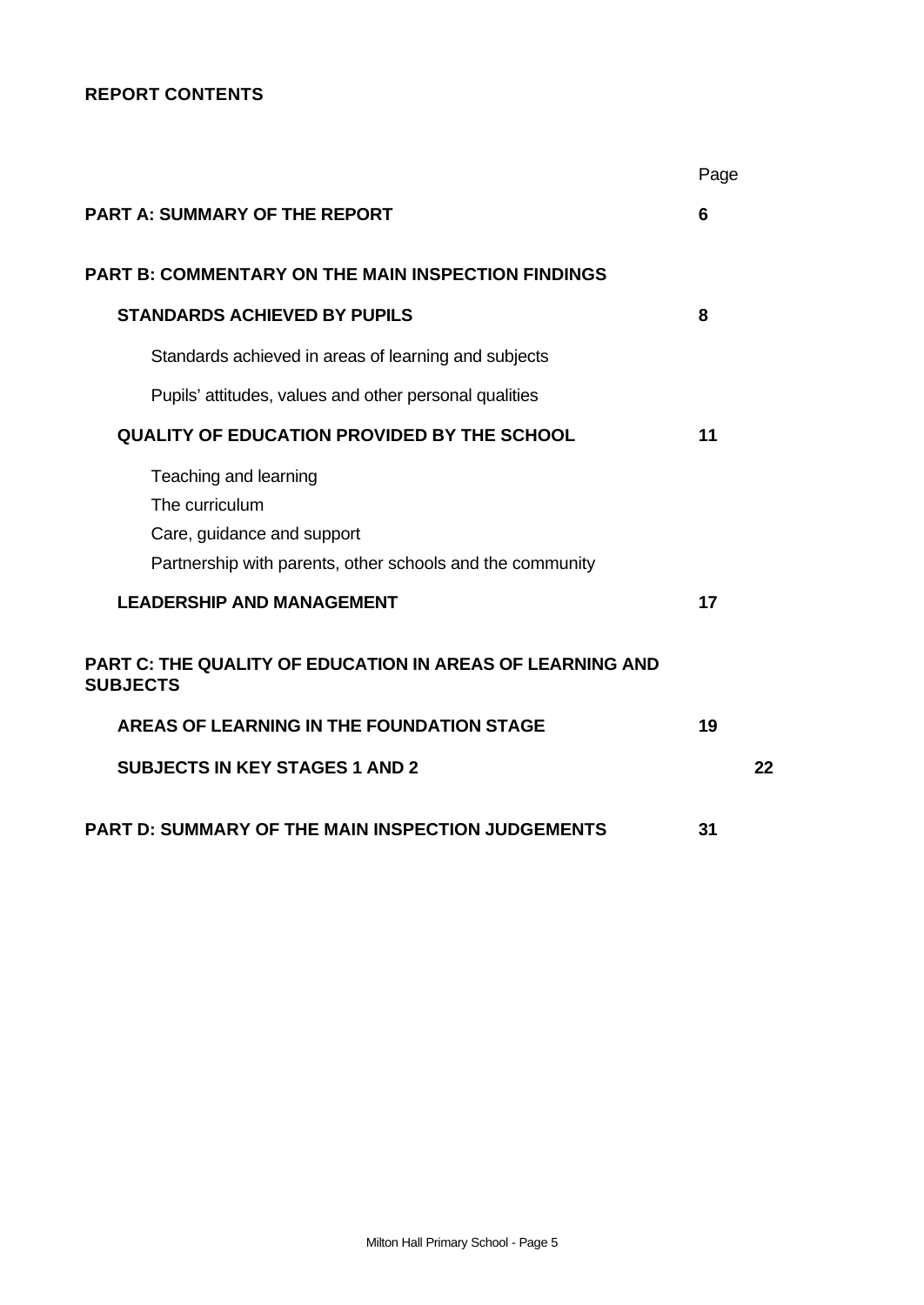# **PART A: SUMMARY OF THE REPORT**

# **OVERALL EVALUATION**

**The school is an effective school**, which enables its pupils to make good progress and achieve very well by Year 6, given their attainment on entry to the school. The school's inclusiveness<sup>1</sup> is excellent. Standards attained remain below average overall, especially in the Foundation Stage and Years 1 and 2, when compared with schools nationally but they are improving, and the leadership and management of the school are very good overall. The school provides very good value for money.

# **The school's main strengths and weaknesses are:**

- Achievement is very good although standards are below average overall, especially in English.
- Standards in religious education are above those expected.
- The headteacher has a very good commitment to raising standards and a clear vision for the school.
- The school is very well managed and the chair of governors offers a very good level of support and challenge.
- The quality of the teaching is good, and very good teaching is found throughout the school. The assessment of pupils' attainment is very good.
- The provision for pupils with special educational needs and those at an early stage of learning English is very good and they make very good progress and achieve well.
- Pupils' spiritual, social, moral and cultural development are very good.
- Attendance is well below average.

There has been good improvement overall since the last inspection. The main issues raised have been largely addressed. Important staff changes involving the headteacher, senior management and the governing body have meant that progress has been more rapid recently and this is enabling the school to raise standards. For example, in information and communication technology, the resources have improved since the last inspection. The provision and support for pupils with special educational needs and English as an additional language have improved and are now very good.

# **STANDARDS ACHIEVED**

l

The attainment on entry to the Nursery of a significant proportion of the children is very low. The children make good progress but their attainment is still well below average in the Reception classes, and few children will attain the expected early learning goals. By the time they start Year 1, pupils are still below average.

| <b>Results in National</b><br>Curriculum tests at the end |  | similar schools |      |      |
|-----------------------------------------------------------|--|-----------------|------|------|
| 2001<br>of Year 6, compared with:                         |  | 2002            | 2003 | 2003 |
| English                                                   |  |                 |      | В    |
| mathematics                                               |  |                 |      | B    |
| science                                                   |  |                 |      |      |

*Key: A - well above average; B – above average; C – average; D – below average; E – well below average Similar schools are those whose pupils come from similar backgrounds.*

The above table shows attainment in the national tests in 2003 to have been below average in Year 6 in English and mathematics, and well below average in science when compared with all schools nationally. However, when they are compared with school with pupils from similar backgrounds results are above average in English and mathematics and average in science. This is a truer reflection of the progress made by the pupils given their backgrounds. The results show attainment

<sup>&</sup>lt;sup>1</sup> Inclusiveness refers to the arrangements made to meet the needs of all pupils whatever their gender, ability, or background.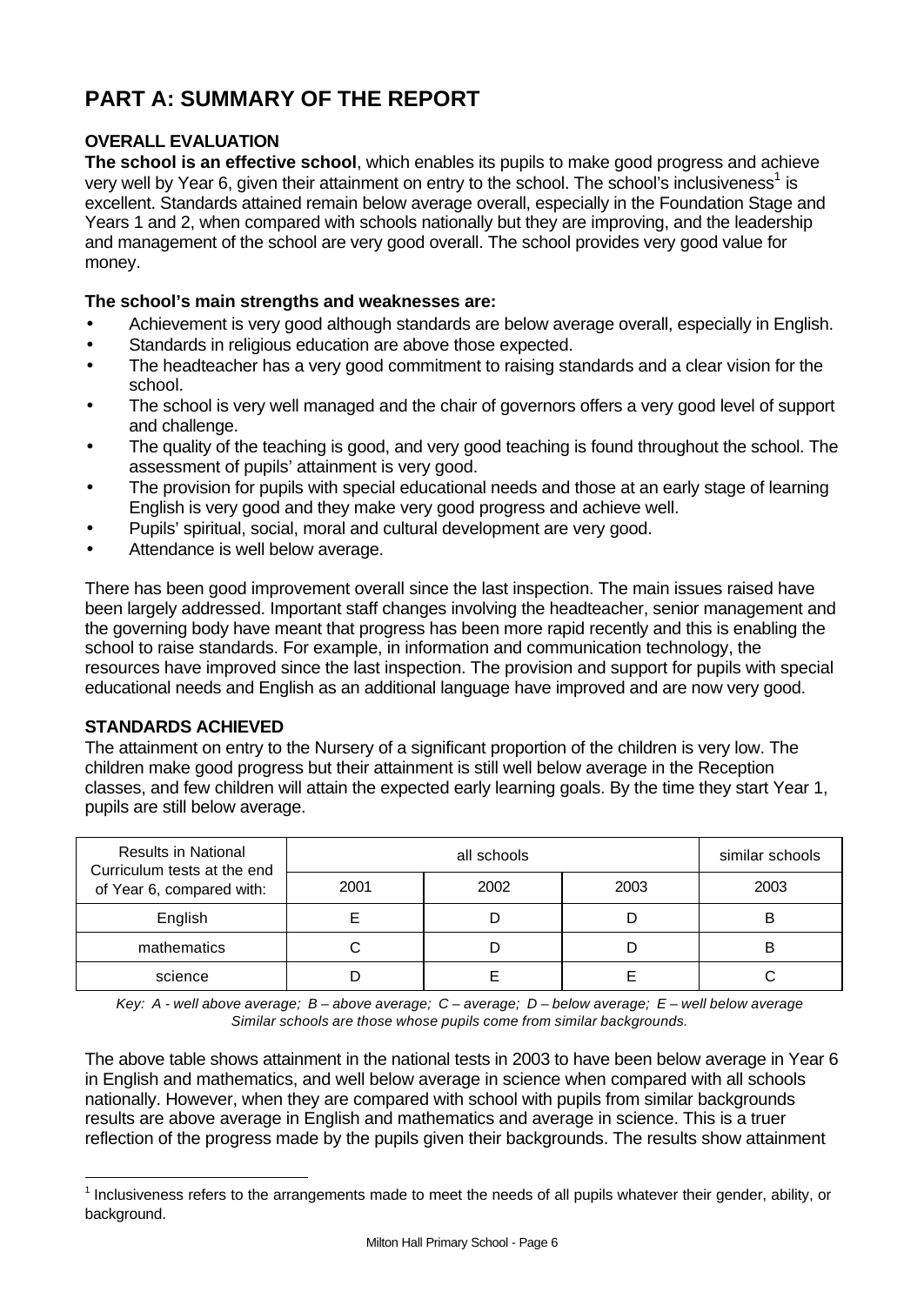to be well below average when compared to schools that scored similarly at the end of Year 2. However, analysis of the progress made by those pupils who have been in the school throughout Years 3 to 6, shows that three-quarters achieve at least in line with the level expected and many do better than that. This shows that the picture of low achievement overall is largely due to the high level of mobility and children moving from other schools. Current standards are below average at the end of Year 2, and well below average in reading and writing. However, standards in information and communication technology are broadly in line with those expected for the ages of the pupils. In Year 6, standards are above average in religious education and broadly average in information and communication technology, mathematics and science. Standards in English are still below average. Even so, the pupils with special educational needs and those with English as an additional language make very good progress and achieve well. The more able pupils achieve well.

**The school makes very good provision for pupils' personal development.** This results in good attitudes and mostly good behaviour in and out of classes. The majority of the pupils are enthusiastic, especially where the teaching encourages a practical and creative approach to learning. Attendance is well below average, largely due to a minority of parents. Too many pupils are regularly late for school.

# **QUALITY OF EDUCATION**

**The school provides a good quality of education.** The quality of the teaching is good overall, and in over a fifth of lessons it is very good or excellent. The work of learning support assistants has a positive impact on the pupils' learning in all classes. Provision for pupils with special educational needs, and those at an early stage of learning English, is very good. Those identified receive very good support and this is reflected in the good progress they make during their time at the school. The curriculum is appropriately broad and balanced and adapted well from national guidance for the pupils. They are cared for and given good support. The links with parents are good and the information provided for them is very good. The links with the local community are very good.

### **LEADERSHIP AND MANAGEMENT**

**The leadership and management are very good.** The leadership of the headteacher is very effective in improving provision and raising standards. The commitment to inclusion is excellent and has a very positive impact on the progress made by the pupils. The governing body has had a number of changes recently and, although their work is broadly satisfactory, they are very well led by an effective and dynamic chairman. The leadership of subjects is good and the leadership of the provision for special educational needs and for pupils with English as an additional language is very good.

#### **PARENTS' AND PUPILS' VIEWS OF THE SCHOOL**

The parents and pupils are largely happy with the work of the school, although there are some concerns about pupils' behaviour. Although there are some very challenging children in the school, the members of staff work hard to ensure that this does not have a significant impact on pupils' learning or on the positive ethos found in the school. Pupils like their teachers and feel safe and secure in the school.

#### **IMPROVEMENTS NEEDED**

The most important things the school should do to improve are:

- Raise standards in English throughout the school, and in mathematics in Years 1 and 2.
- Raise the quality of all of the teaching to that of the best by improving the consistency of provision, ensuring the spread of best practice and planning lessons that are appropriately matched to the needs of all the pupils.
- Seek out and implement ways to improve attendance.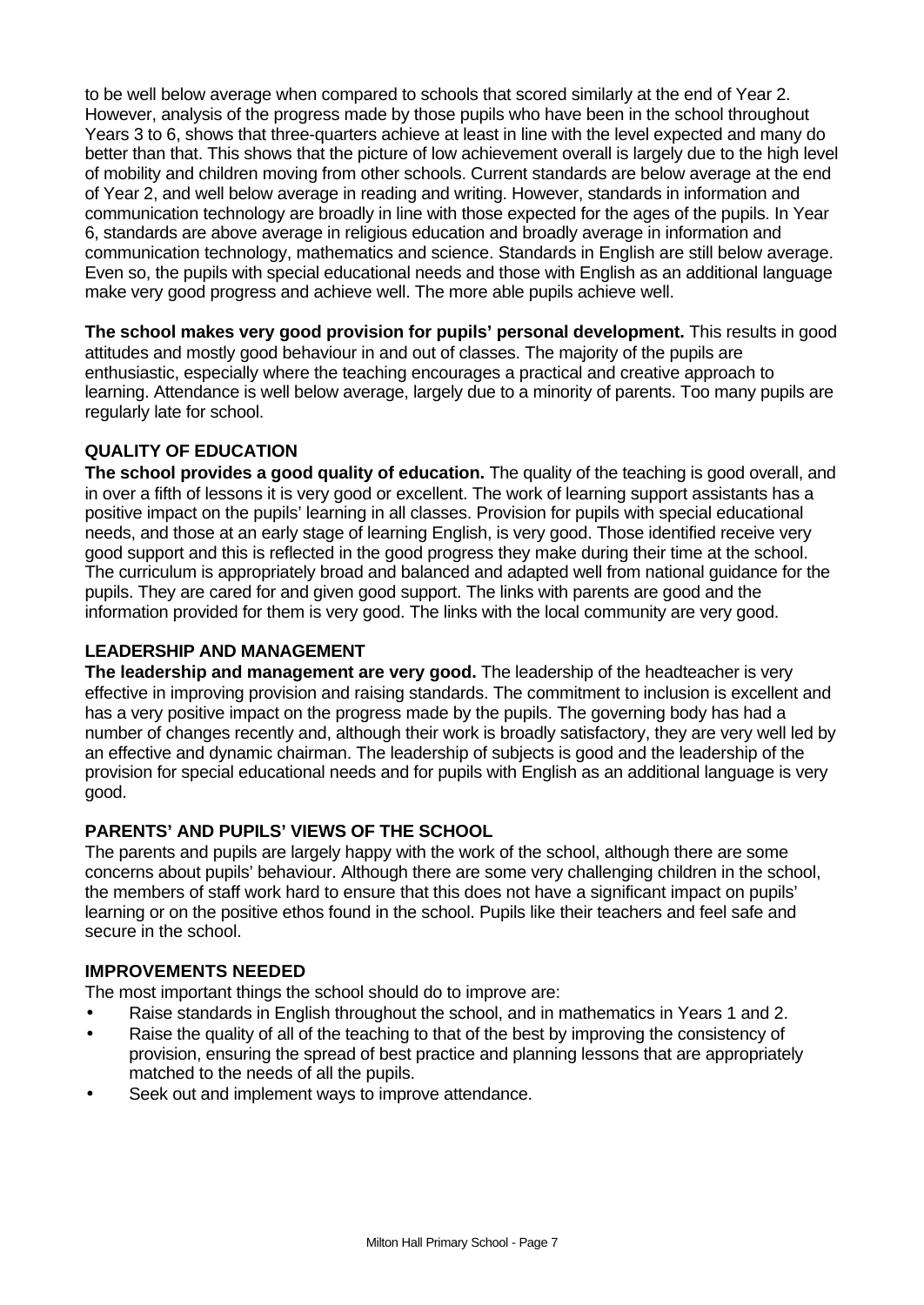# **PART B: COMMENTARY ON THE INSPECTION FINDINGS**

# **STANDARDS ACHIEVED BY PUPILS**

### **Standards achieved in areas of learning and subjects**

Achievement is very good in the Foundation Stage and by the end of Year 6, although standards are below average. Achievement is good throughout Years 1 and 2. This is true for all pupils, including those with special educational needs, those who are at an early stage of learning English and those who come from different minority ethnic backgrounds.

#### **Main strengths and weaknesses**

- Standards attained are below average overall, especially in English, but are now rising again.
- Standards have improved since the last inspection in information and communication technology and religious education.
- Children achieve very well in the Nursery and there is good achievement in the Reception classes. Even so, most do not reach all of the expected early learning goals by the time they start Year 1.
- Pupils with special educational needs or those who have English as an additional language achieve very well by Year 6.

#### **Commentary**

1. On entry to the school, many of the children have poorly developed basic skills and do not have mature learning habits. Their pre-school experiences are very mixed and some have very poor communication, and personal and social skills. In the Nursery, the very good achievement is due to the very good provision, teaching and care provided for the children. This is largely maintained in the Reception classes and children continue to achieve well. Even so, by the time they are ready to start Year 1, most children will not achieve the nationally expected levels in any area of learning.

| Standards in national tests at the end of Year 2 - average point scores in 2003 |  |  |  |
|---------------------------------------------------------------------------------|--|--|--|
|---------------------------------------------------------------------------------|--|--|--|

| Standards in: | School results | National results |
|---------------|----------------|------------------|
| Reading       | 13.4 (15.3)    | 15.7 (15.8)      |
| Writing       | 13.1(13.8)     | 14.6 (14.4)      |
| Mathematics   | 13.3(16.1)     | 16.3 (16.5)      |

*There were 48 pupils in the year group. Figures in brackets are for the previous year*

- 2. The results in the 2003 national tests fell sharply in Year 2 compared to previous years. The standards attained were very well below the national average in reading and writing. Standards were very low in mathematics and this puts the result in the bottom five per cent nationally. However, this group of pupils has a higher than normal proportion with special educational needs and other difficulties, including a high level of mobility. The school has recognised this and now that they are in Year 3, these pupils are receiving additional support with their learning and are making good progress. When the results in Year 2 are compared with the results of schools that take pupils from similar backgrounds, standards in 2003 were average in writing, below average in reading and well below average in mathematics.
- 3. The picture of current standards in Years 1 and 2, as provided by the inspection evidence, is that standards in English are still well below average, in mathematics they are below average and in information and communication technology and science they are broadly average. In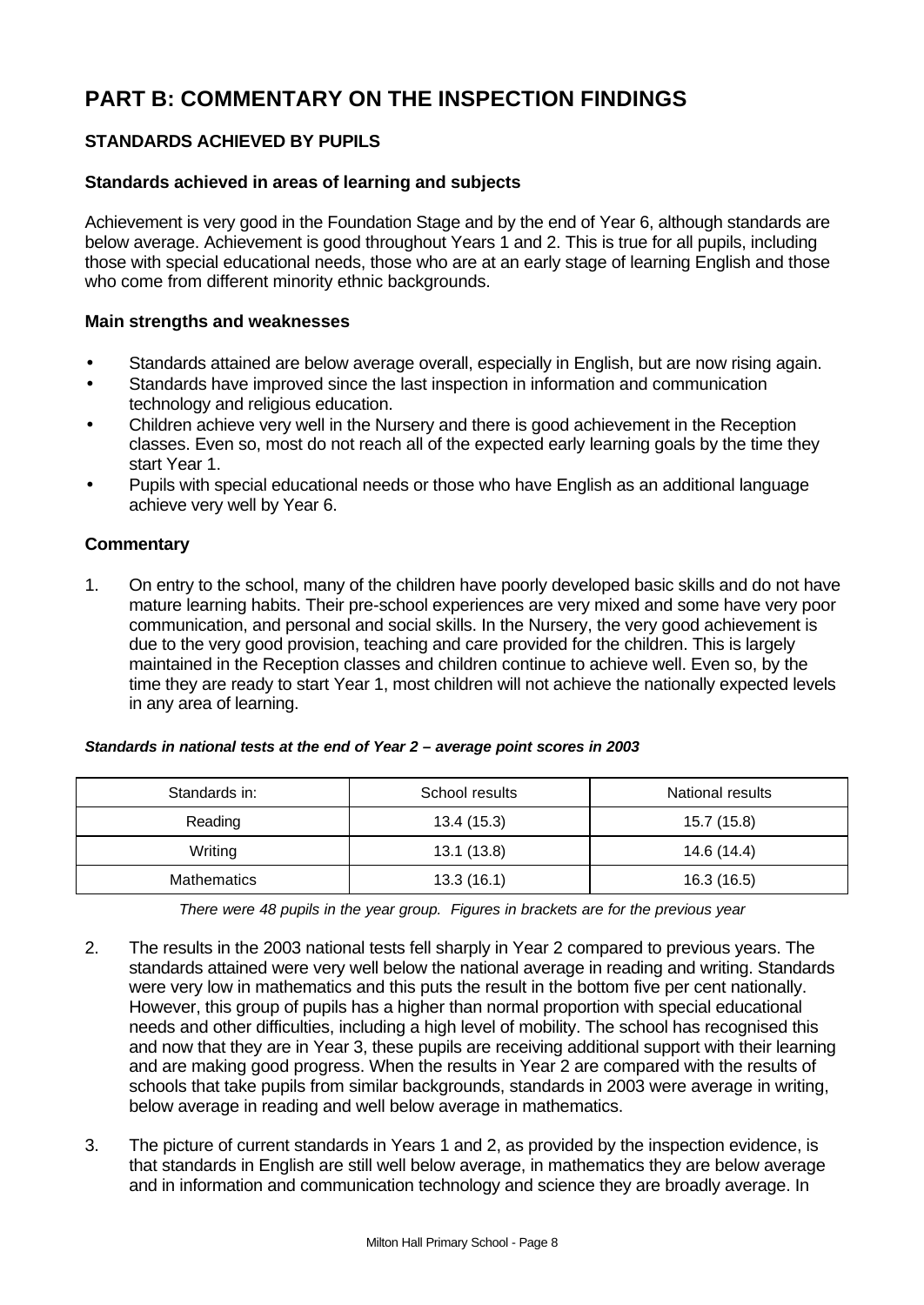religious education there was not enough evidence to make a secure judgement about standards attained in Years 1 and 2 but the overall provision for this subject is very good.

| Standards in: | School results | National results |
|---------------|----------------|------------------|
| English       | 25.7(26.1)     | 26.8 (27.0)      |
| mathematics   | 25.7(26.1)     | 26.8 (26.7)      |
| Science       | 27.2 (26.9)    | 28.6 (28.3)      |

*Standards in national tests at the end of Year 6 – average point scores in 2003*

*There were 76 pupils in the year group. Figures in brackets are for the previous year*

- 4. The results in the 2003 national tests in Year 6 were maintained at broadly the level achieved over the last three years. This represents a halt to the decline that was becoming evident in this age group and the evidence from the inspection is that current standards are improving sharply and will continue to rise. When compared with all primary schools nationally, standards in science were well below average, while in English and mathematics they were below average. However, when compared with the results of schools that take pupils from similar backgrounds, standards were average in science and above average in English and mathematics. This represents very good achievement overall, given the pupils' attainment on entry, the number with special educational needs and with English as an additional language. The more able pupils achieve well and a larger percentage of pupils exceed national expectations than do so in similar school. This is the result of the good teaching and pupils being provided with appropriately challenging tasks.
- 5. In addition, the level of mobility is very high and this has a negative impact on the standards. For example, by analysing the results of the Year 6 pupils who have attended the school for a significant period, it is clear that they make at least good, and often very good progress given their results at the end of Year 2. This is true in English, mathematics and science. In addition, the analysis shows that many of the pupils with a home language other than English also make at least the expected levels of progress and many do better than that.
- 6. The inspection evidence shows that current standards in Year 6 are still below average in English, but are now in line with the average in mathematics and science. In information and communication technology, standards are also broadly in line with those expected, while in religious education, they are above average and many pupils do better than expected. Too little work was observed in other subjects to make secure overall judgements about standards.
- 7. Pupils with a mother tongue other than English achieve very well overall, due to the support offered by the school through teaching assistants, resources, and special events such as intercultural weeks. They make good progress in learning English and those pupils who also have special educational needs achieve well when they receive extra support. This is supported by analysis of the progress made through Years 3 to 6 by those pupils who took the national tests in 2003. The pupils with different ethnic backgrounds all made progress at least in line with that expected and many did better than that. The progress made in a minority of lessons is hindered, however, when there is insufficient thought given to their needs and the teaching is aimed at the whole class.
- 8. Pupils identified as having special educational needs achieve very well in relation to their prior attainment and make good progress overall as they move through the school. They make good progress because the curriculum planned for them is very good and this is enriched by very good quality teaching and learning. The good climate for learning that is evident within the school contributes to pupils' achievement especially for pupils who have a behavioural component to their needs. The special educational needs co-ordinator and support assistants make a very good contribution to pupils' learning and pupils are given very good support in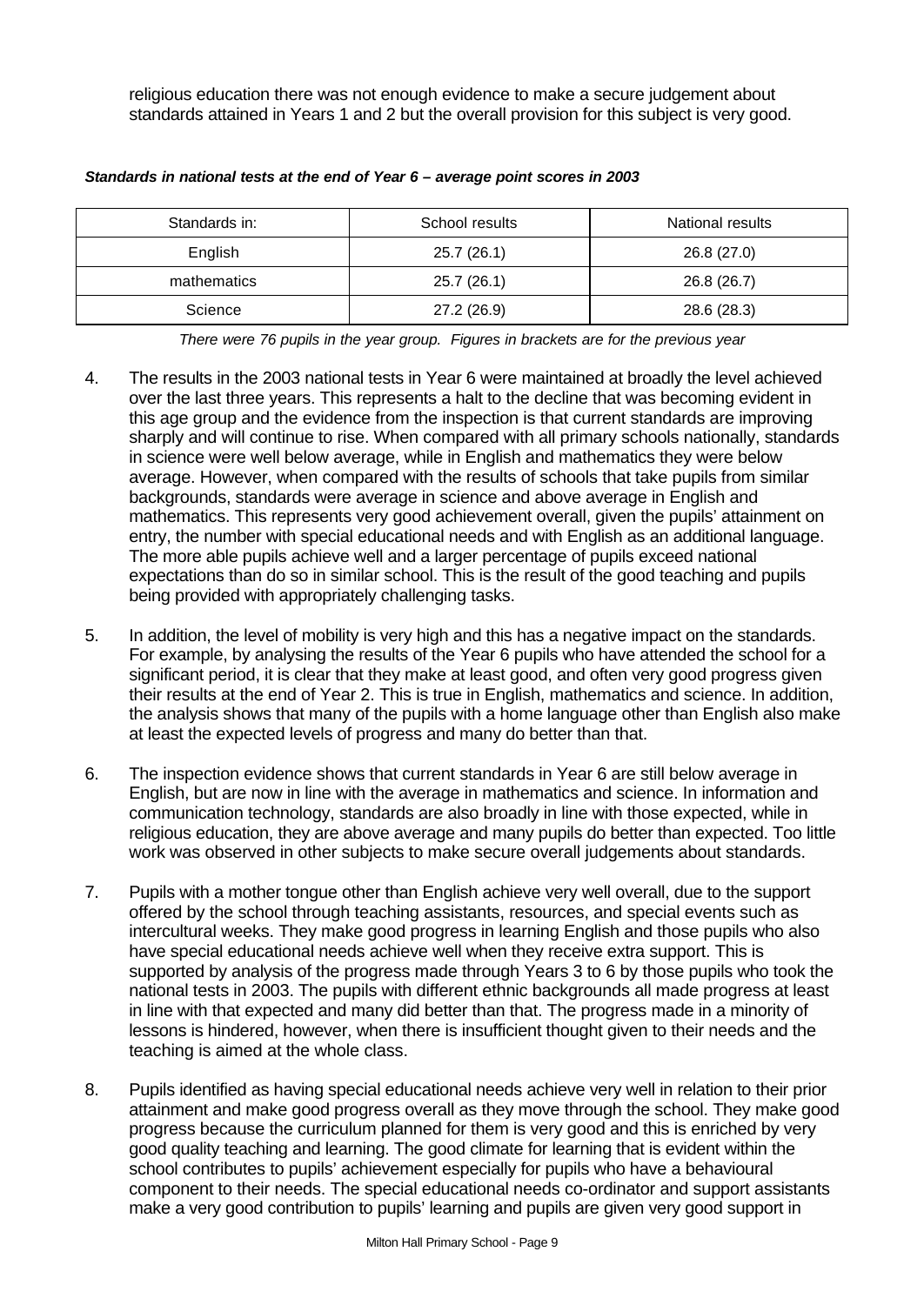class and in withdrawal groups. The school uses a range of school based and national tests to determine pupils' needs. All individual education plans contain clear targets identifying areas for improvement. Weekly targets are identified and linked to class work.

#### **Pupils' attitudes, values and other personal qualities**

Pupils have good attitudes to school life and they behave well. Their cultural and spiritual development is good and moral and social development is very good. All of these aspects of school life have improved since the last inspection.

#### **Main strengths and weaknesses**

- Pupils have positive attitudes to all aspects of school.
- The school sets high expectations for pupils' conduct and consequently pupils behave well.
- Very good racial harmony contributes significantly to the positive relationships in school.
- Older pupils develop a strong sense of responsibility and community.
- Provision for spiritual, moral, social and cultural development is very good overall.
- Attendance is well below average. Punctuality is unsatisfactory.

- 9. Pupils of all ages enjoy coming to school. When the teaching is good or better pupils demonstrate good levels of involvement. For example, in a Year 6 religious education lesson, pupils were very involved in discussing how Mary felt when she saw her son Jesus persecuted; they eagerly ask questions about events following the crucifixion. Such involvement has a positive impact on achievement.
- 10. The very good quality of provision for those with special educational needs helps pupils acquire positive attitudes to their work and to maintain their concentration. Pupils in the early stages of acquiring English are integrated very well into the life of the school. During assemblies, pupils are very attentive, respectful and they are encouraged to consider the feelings of others. Pupils act as friendship buddies and the friendship stop in the playground is well used. Pupils have no concerns about bullying and harassment as there are positive strategies in place to make such behaviour rare. As a result, relationships are satisfactory and constructive throughout the school.
- 11. The school works successfully to ensure that the wide range of pupils from different minority ethnic backgrounds, many of whom come from challenging and much disrupted backgrounds, are accepted and feel at home. The high mobility of pupils entering and leaving the school makes the tracking of their personal development difficult but teachers know the pupils and their backgrounds well. Most of the pupils have good attitudes towards school and are happy there. Pupils with special educational needs are happy and secure within their class groups and they relate very well to their classmates and adults. These good relationships give pupils the confidence to join in with all school activities. Pupils work well in the classroom. They work with good levels of concentration and are keen to learn.
- 12. Personal development is promoted by the responsibility roles given to older pupils who enjoy their work with younger pupils such as book buddies. Pupils have good opportunities to become spiritually aware through assemblies and the very good provision for religious education and personal development. Their study of world faiths in religious education enables them to compare and contrast different religions and beliefs. Very good initiatives such as the 'thinking' book enable pupils to articulate their feelings. The 'Stand up a good one' assembly provides very good opportunities to celebrate and acknowledge personal qualities. Adults are good role models and moral development is consistently emphasised so that all pupils know right from wrong and have a well-developed respect for the feelings of others. This strong sense of the need to support each other in the school community is nurtured in the school council. Social development is enhanced with 'friend of the week' certificates. Cultural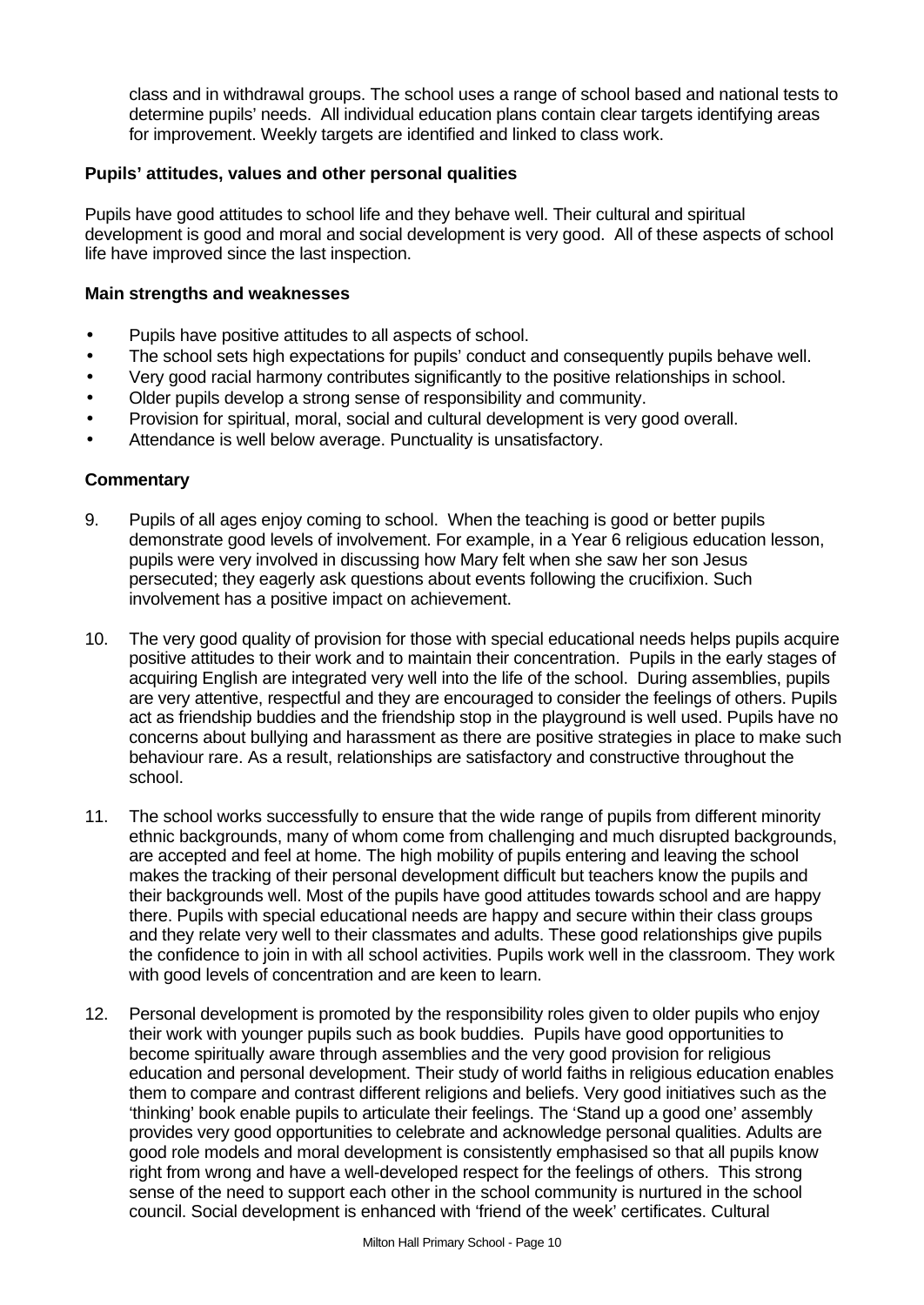development is enhanced by many school activities such as celebrations for St David's and St Patrick's Day. The whole school celebrates an inter-cultural week with opportunities for Irish, Indian and Israeli dance. A wide range of visits and visitors including visits from Muslim and Jewish leaders enhance the provision.

### **Attendance**

#### *Attendance in the latest complete reporting year (%)*

| Authorised absence |     | Unauthorised absence |     |  |
|--------------------|-----|----------------------|-----|--|
| School data        | 5.6 | School data<br>.8    |     |  |
| National data      | 5.4 | National data        | 0.4 |  |

*The table gives the percentage of half days (sessions) missed through absence for the latest complete reporting year.*

- 13. Attendance is poor despite the range of measures used by the school to encourage good attendance. Unauthorised absence is well above the national figure. Poor attendance has a detrimental effect on pupils' learning and in Year 6 is associated with lower attainment. Attendance of pupils in the Reception year and Year 1 is poor and usually attributed to illness. Holidays taken during term time have a significant impact on attendance figures. The school has recently adopted an electronic recording system to improve the tracking of attendance. Analysis of the reasons for absence has not yet been carried out to target areas for improvement. There is good support from the educational welfare service to improve attendance. A few parents are insufficiently motivated to ensure the good attendance of their children.
- 14. Punctuality is unsatisfactory. A number of pupils arrive late for school each morning. Procedures for registering late arrivals are good. The school regularly reminds parents of the need for good punctuality.

#### **Exclusions**

#### *Ethnic background of pupils Exclusions in the last school year*

| Categories used in the Annual School Census |  | No of pupils<br>on roll | Number of<br>fixed period<br>exclusions | Number of<br>permanent<br>exclusions |
|---------------------------------------------|--|-------------------------|-----------------------------------------|--------------------------------------|
| White - British                             |  | 273                     | 11                                      |                                      |
| Black or Black British - African            |  | 31                      | ◠                                       |                                      |

*The table gives the number of exclusions, which may be different from the number of pupils excluded.*

15. Behaviour is generally good in lessons. The school's approach to discipline is effective. Adults apply the rules fairly and consistently and as a result, pupils are sure of what is expected of them. Behaviour on the playground is energetic but good overall. When exclusions have been necessary they have been carried out appropriately and the correct procedures followed.

# **QUALITY OF EDUCATION PROVIDED BY THE SCHOOL**

The quality of education is good. The curriculum is broad and balanced and the quality of teaching is good. The provision in the Foundation Stage is good.

# **Teaching and learning**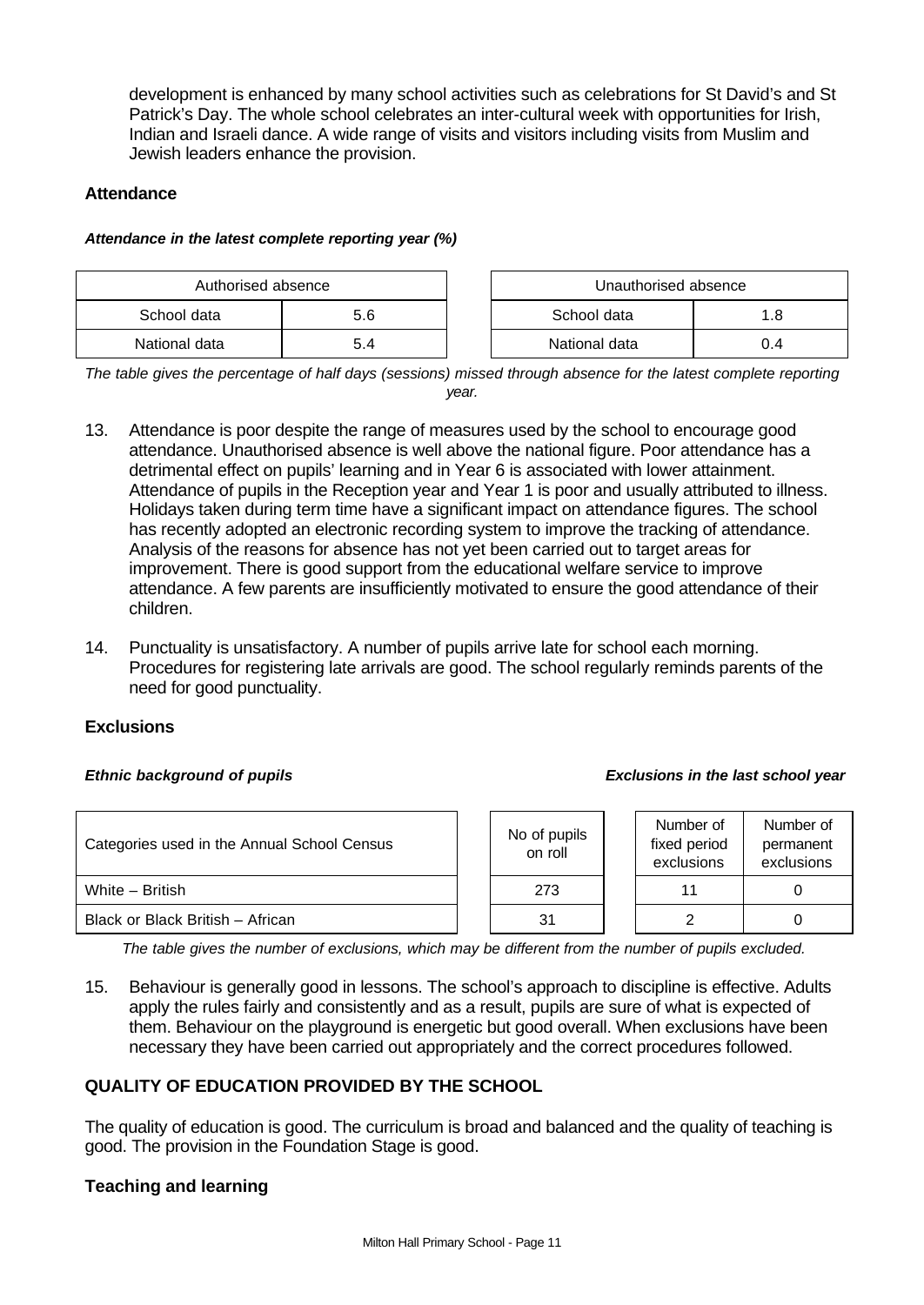The quality of teaching is good overall and has improved since the last inspection. Assessment is very good.

#### **Main strengths and weaknesses**

- The overall quality of teaching is good, and very good in the Nursery.
- There is some very good teaching throughout the school.
- Teaching assistants provide teachers and pupils with a very good level of help and support.
- The assessment of pupils' progress provides teachers with very good information on targets and progress.

# **Commentary**

#### *Summary of teaching observed during the inspection in 61 lessons*

| Excellent | Very good | Good     | Satisfactory | Unsatisfactor | Poor | Very Poor |
|-----------|-----------|----------|--------------|---------------|------|-----------|
| 2(3%)     | 11 (18%)  | 27 (44%) | 17 (28%)     | 4(6%)         |      |           |

*The table gives the number of lessons observed in each of the seven categories used to make judgements about lessons; figures in brackets show percentages where 30 or more lessons are seen.*

- 16. The quality of teaching in the Foundation Stage is good overall, with some very good teaching in the Nursery. Teachers and learning support assistants work as teams to provide a secure and stimulating environment for the children. Planning is linked closely to the expected early learning goals and ensures children experience a range of activities in all areas of learning. It is initially a shared activity between all Foundation Stage staff and based on a two-year cycle of topics. Questioning is used effectively to develop children's language and extend their vocabulary. All adults use every opportunity to talk to children and encourage speaking. "Talk time" in the Nursery and discussion times in the Reception classes provide children with the opportunity to share their thoughts and opinions. The very good relationships in the Foundation Stage give children a feeling of security and gradually the confidence to respond to questions. A warm welcome helps them to settle more quickly.
- 17. Throughout the rest of the school, the teaching is largely good, although there are times when the teaching is barely satisfactory and not sufficiently effective to raise standards to the required level. This occurs when the teaching is unexciting, relies too heavily on worksheets or copying from books, and when the teacher's subject knowledge is insecure. However, the headteacher and senior staff have a good system for monitoring teaching and there have been a number of improvements to practice in the last two years. The main remaining weakness is that too many lessons consist of all pupils addressing the same work, with insufficient thought being given to providing work based on pupils' prior attainment. This means that in some lessons the more able pupils find the work too easy while for some of the less able it can be too difficult.
- 18. Different teaching and learning styles, methods, groupings, and activities are planned and in most lessons these are successful in gaining pupils' interest and ensuring that the needs of both boys and girls and those pupils who learn at different rates are met. This has a positive impact on pupils' eagerness to learn and their behaviour and attitudes. Considerable effort goes into ensuring that all pupils receive the support they need to access the curriculum. Teaching assistants are deployed prudently to ensure that those pupils whose needs are the greatest receive the most support. This support is very effective and this is partly due to the good communication between teachers and their assistants, and the use of the assistants for assessing, observing and recording pupils' learning. Through its recruitment policy the school ensures there are positive role models for all pupils.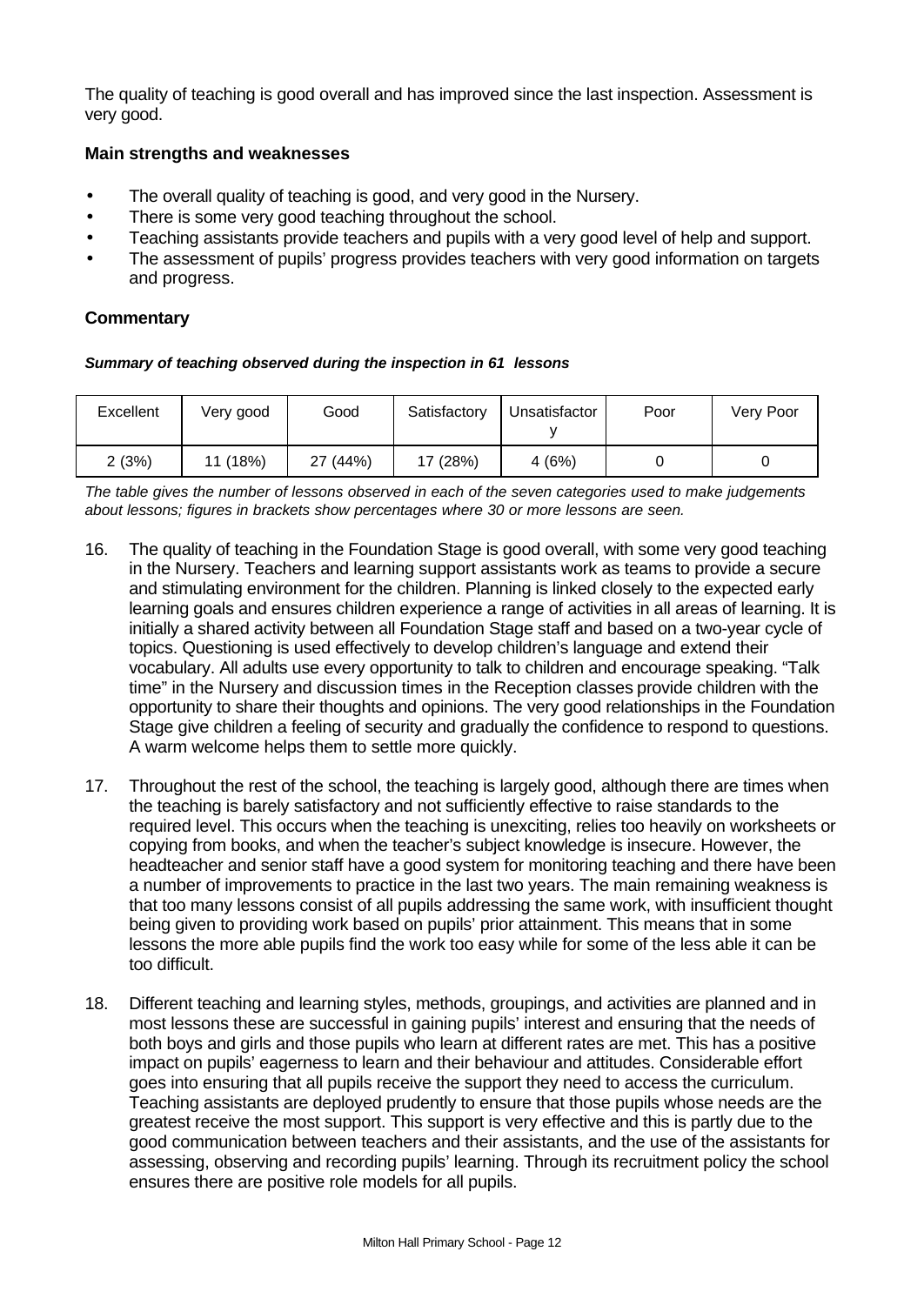- 19. The school has a number of classes taken by two teachers on different days of the week. This system works well and the communication between the teachers is strong. The school also benefits by having a wider range of staff with skills and knowledge that are more diverse. Assessment has been a focus of the school's work recently, and the co-ordinator has introduced an effective system for tracking pupils' progress and predicting likely levels of achievement on a regular basis. This system has been introduced in the core subjects of English, mathematics and science. The other subjects are in the process of devising and introducing appropriate and useful assessment systems. The marking of pupils' work varies and is not sufficiently consistent to provide all pupils with a clear picture of what they need to do to improve.
- 20. The teaching of the pupils with English as an additional language is good. Those at an early stage of learning the language are well supported by the learning support assistants and, where appropriate, by the special educational needs co-ordinator and the information and communication technology co-ordinator. This works well in weekly early morning sessions for Years 3 to 6 where children have a focused session using software designed to improve their language skills. For example, in one good lesson where Year 3 pupils from a range of different ethnic backgrounds worked at activities designed to aid their recognition of initial sounds. Where there is very good practice, teachers use pupils' home languages for calling the register, or invite parents in to share aspects of their cultures on specific days or in intercultural weeks. A termly writing assessment is made and kept as a record to show pupils' progress. However, a minority of teachers make insufficient allowance in their planning for providing work that is matched to the pupils' prior skills or in line with their literacy skills.
- 21. The teaching of pupils with special educational needs is very good overall, with some that is excellent. In the excellent sessions, learning is reinforced in a variety of ways through song, role play and poetry. Pupils benefit from the excellent challenge and pace. Good relationships give these pupils confidence to develop their communication skills. In one session, two pupils gained confidence in their speaking skills because they used a tape recorder to record their questions and responses. They were encouraged to ask more supplementary questions and consequently self-esteem and confidence were developed. There are very good support structures in place to support pupils with special educational needs. All teachers and members of support staff provide a very good level of support that effectively contributes to pupils' achievement. Pupils are withdrawn for support and teaching assistants work alongside pupils with special needs in most class situations. Adults know the pupils well and they have a good relationship with all pupils. Pupils work towards their targets within the classroom, alongside their peers and in withdrawal support groups. Pupils are well supported and all individual education plans contain small achievable targets that are regularly monitored by the special educational needs co-ordinator. The assessment and tracking procedures are well developed. The co-ordinator works with pupils with behavioural difficulties, encouraging them to engage in role play to develop their communication skills. This session provides very good opportunities to discuss a range of issues. The work is well matched to the needs of the pupils and this helps them make very good progress.

# **The curriculum**

The quality of the curriculum is **good**. The provision of opportunities of enrichment is good. Accommodation and resources are good.

#### **Strengths and weaknesses**

- An interesting, motivating and worthwhile range of learning experiences is provided across the school.
- The schools' provision for personal, social and health education is good.
- The well planned visits add interest to pupils' learning.
- The provision for special educational needs is very good.
- Out of school activities are satisfactory but there insufficient sporting activities.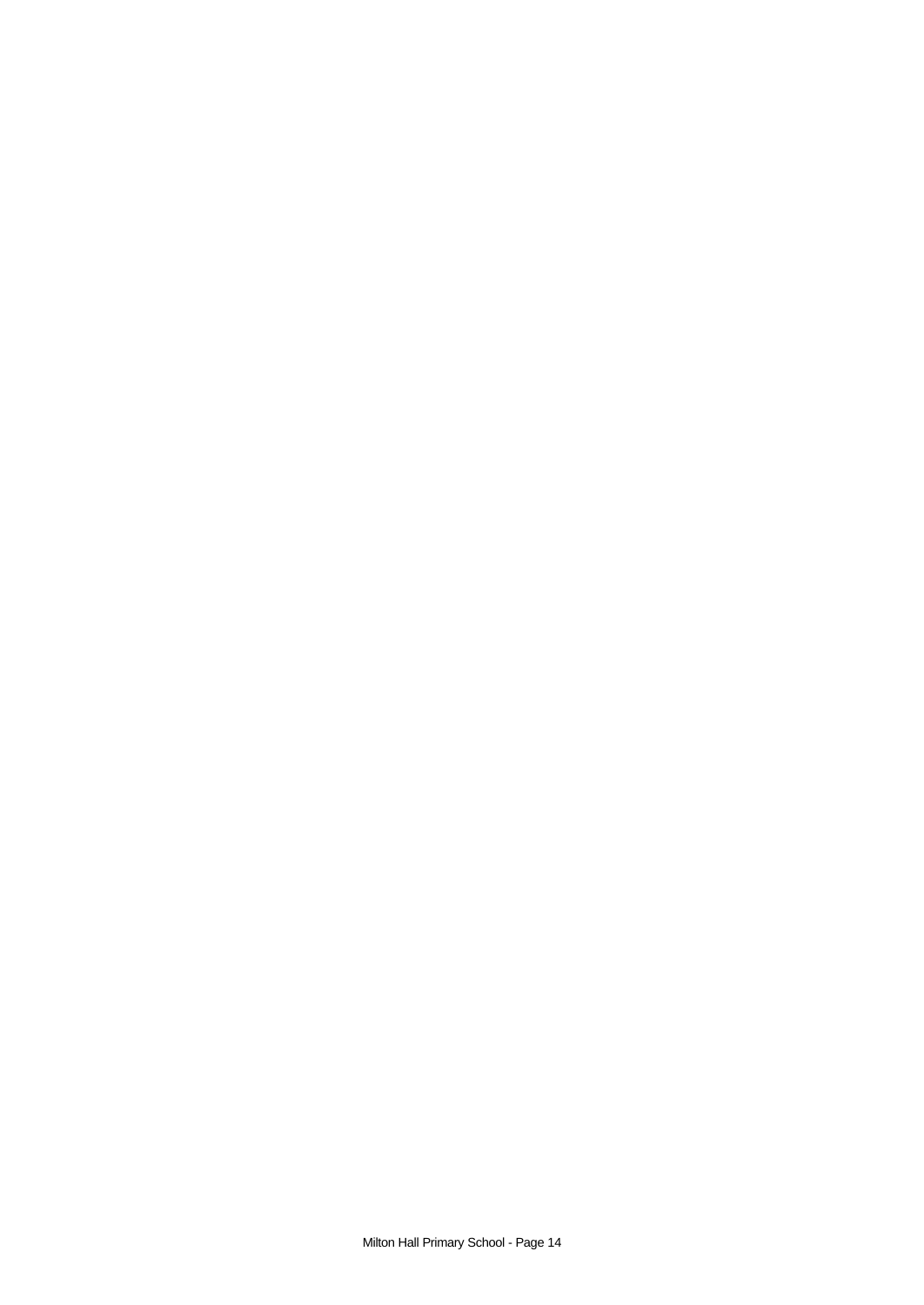- 22. All subjects of the National Curriculum and religious education are taught, and the curriculum is well balanced and broad. There are agreed policies for health, sex and drugs education and time is made available within lessons to develop these areas in ways which are appropriate for the ages and needs of the pupils. In general, the school is using nationally recommended schemes of work to plan the teaching and learning. These are adapted well to meet the particular needs of the pupils in order to overcome the many barriers to learning.
- 23. The school places considerable emphasis on meeting the needs of individual pupils. It is sensitive to the turbulent backgrounds of some of the school population and thoughtfully plans the teaching and learning to minimise disruptions and promote confidence and self-esteem in all its pupils. There is a very clear commitment to inclusion, and this is obvious in the thoughtful way the school is organised, such as through the ability grouping in Years 4 to 6, and the successful way personal, social, and health education is promoted. The school has an appropriate anti-racism policy.
- 24. Links with other subjects add interest and enrichment to pupils' learning. For example, pupils' literacy, information and communication technology and design and technology skills were deepened as they used word processing skills to write instructions on how to make sandwich. An exceptionally good range of visits and visitors play an important part in developing positive attitudes to learning. Visits are carefully planned and used very effectively to enhance pupils understanding of Saxon, Tudor and Victorian England, while visits to local churches, mosques and synagogues widen their knowledge of other religions.
- 25. Provision for children in the Foundation Stage is good and has been improved considerably since the last inspection. Every opportunity is used to develop language skills and extend vocabulary. The resources for pupils with English as an additional language are satisfactory. The new library is planned to include a range of dual language books. The school fully meets the requirements of the Code of Practice for pupils identified with special educational needs. Pupils have access to all areas of the curriculum and a range of learning opportunities. The provision for sport and the arts is good. Resources for special educational needs are good and are easily accessible.
- 26. A good range of clubs enriches the statutory curriculum and enhances personal and social skills. However, there are too few opportunities for pupils to engage in sporting activities to enhance their physical education. The accommodation and resources are good overall and create an attractive and stimulating environment for teaching and learning. Teaching and support staff work particularly well together for the benefit of the pupils and teaching assistants are effectively deployed to support pupils who learn at a slower rate.

# **Care, guidance and support**

The provision for pupils' care, welfare, health and safety is satisfactory. Support, advice and guidance based on the monitoring of pupils' achievement are good. The school takes good account of pupils' views in its work and development.

#### **Main strengths and weaknesses**

- Child protection procedures are very good.
- Induction arrangements for all new children and pupils, at whatever stage they arrive in school, are good and particularly effective in Year 3.
- Academic progress and personal development are well tracked and pupils appreciate the support they receive from staff.
- Pupils feel their views are valued. The school council is effective in involving pupils in the school's work.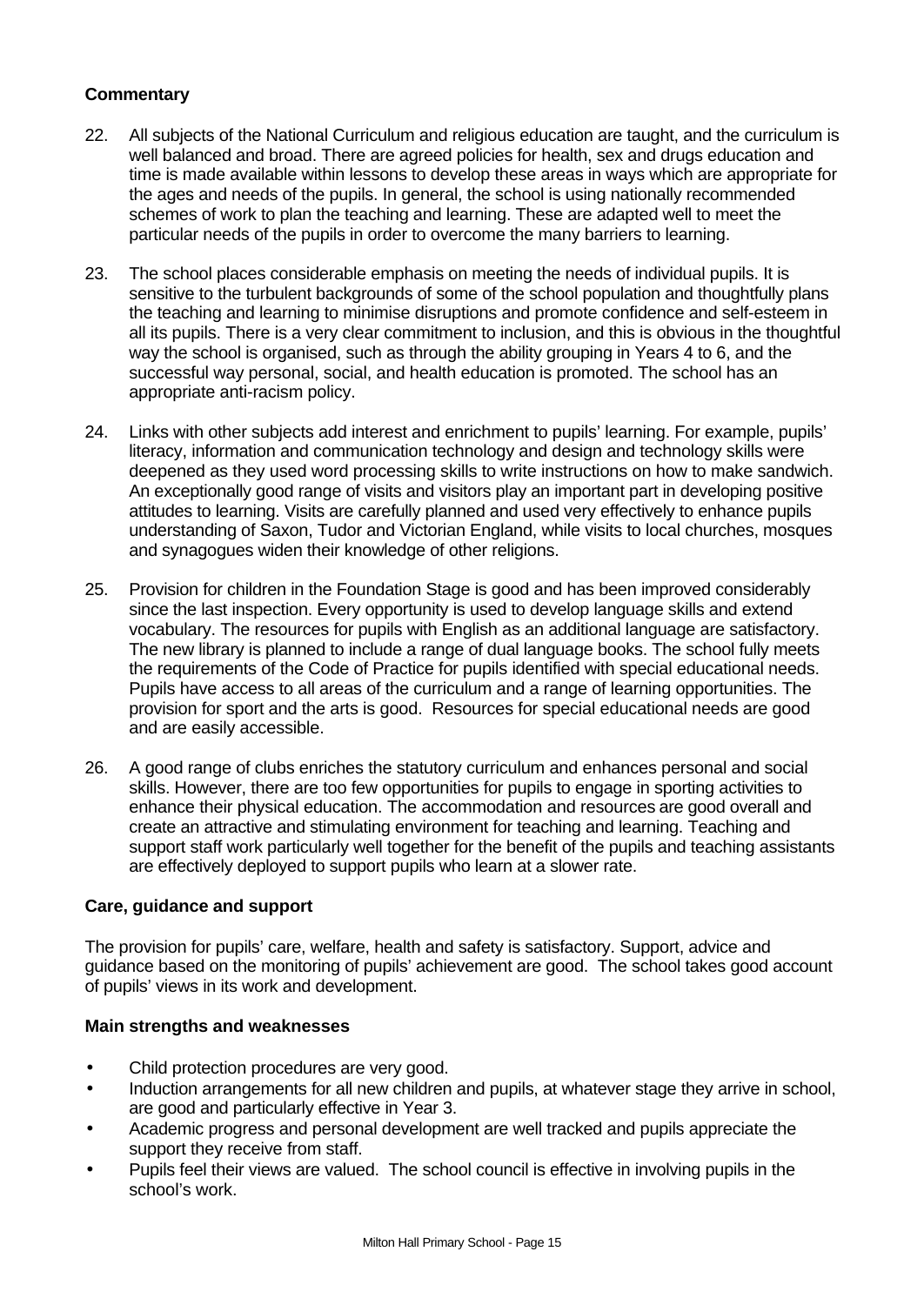- 27. Arrangements for dealing with child protection issues are very good. All members of staff have received basic first aid training and are trained to recognise signs of child abuse. Members of staff take good care of pupils' safety. Appropriate risk assessments are made for outside visits. Supervision of pupils at break times is good. The school is very well maintained and regularly checked for safety. It is unsatisfactory that emergency exits are not properly signed and that emergency evacuation procedures are not clearly displayed in all rooms. The school is addressing this. Internet provision is safe and secure.
- 28. Members of staff know pupils well and give good support, advice and guidance based on thorough monitoring of pupils' academic and personal developments. Induction arrangements are good and children settle well at whatever age they join the school. Very good links with a feeder infant school ensure that pupils joining from this school settle very well. Pupils are keen to befriend new entrants. Academic and personal development from starting school through to leaving is tracked well through individual pupil profiles and social folders. Pupils feel happy and secure in school and know there is always an adult they can ask for help. All pupils have personal and academic targets that are regularly reviewed so they are constantly aware of how they can improve. Older pupils are involved in setting their own targets. Preparation for transfer to secondary education is satisfactory.
- 29. The school values pupils' views. Pupils are positive about the school and know they will be listened to seriously. The school responds well to pupils' comments in the complaints and friendship boxes. Members of the school council meet regularly to discuss ways to improve the school. They canvas the views of other pupils and have contributed significantly to harmonious relationships through the introduction of 'Playground Friends'. They are currently investigating the viability of a school tuck shop.
- 30. The teachers' records of the academic and personal development of pupils from different ethnic groups are good and provide a useful start for further planning and provision. The members of staff are good at recognising where pupils need help due to their special needs, or where they need encouragement and support to overcome language problems but are more than capable of attaining high levels. For example, in one Year 4 class, all of the pupils from different ethnic backgrounds had been carefully assessed and were recognised as being in the top two ability groups.
- 31. The school keeps very good records and documentation on all pupils with special educational needs and all class teachers have a good understanding of their pupils' needs. This ensures they are knowledgeable about individual difficulties pupils might encounter and ensures they receive the appropriate support and guidance. Pupils have their own individual targets that are reviewed regularly. This all contributes to the good care pupils receive. There are good opportunities in lessons for pupils to respond to questions and to share their work; this contributes to their growing confidence. The assessment and tracking procedures are good and the school makes good use of them to provide additional support for pupils identified. Individual education plans are good and identify clear targets that are explicit and achievable. There are regular reviews to assess progress and examine the appropriateness of the current support. There are very good links with the local support services and the school works closely with them.

#### **Partnership with parents, other schools and the community**

The school has good partnerships with parents and other schools to help pupils' learning. Very good links with the community enhance achievement and personal development.

#### **Main strengths and weaknesses**

Parents have mainly positive views on the school's work.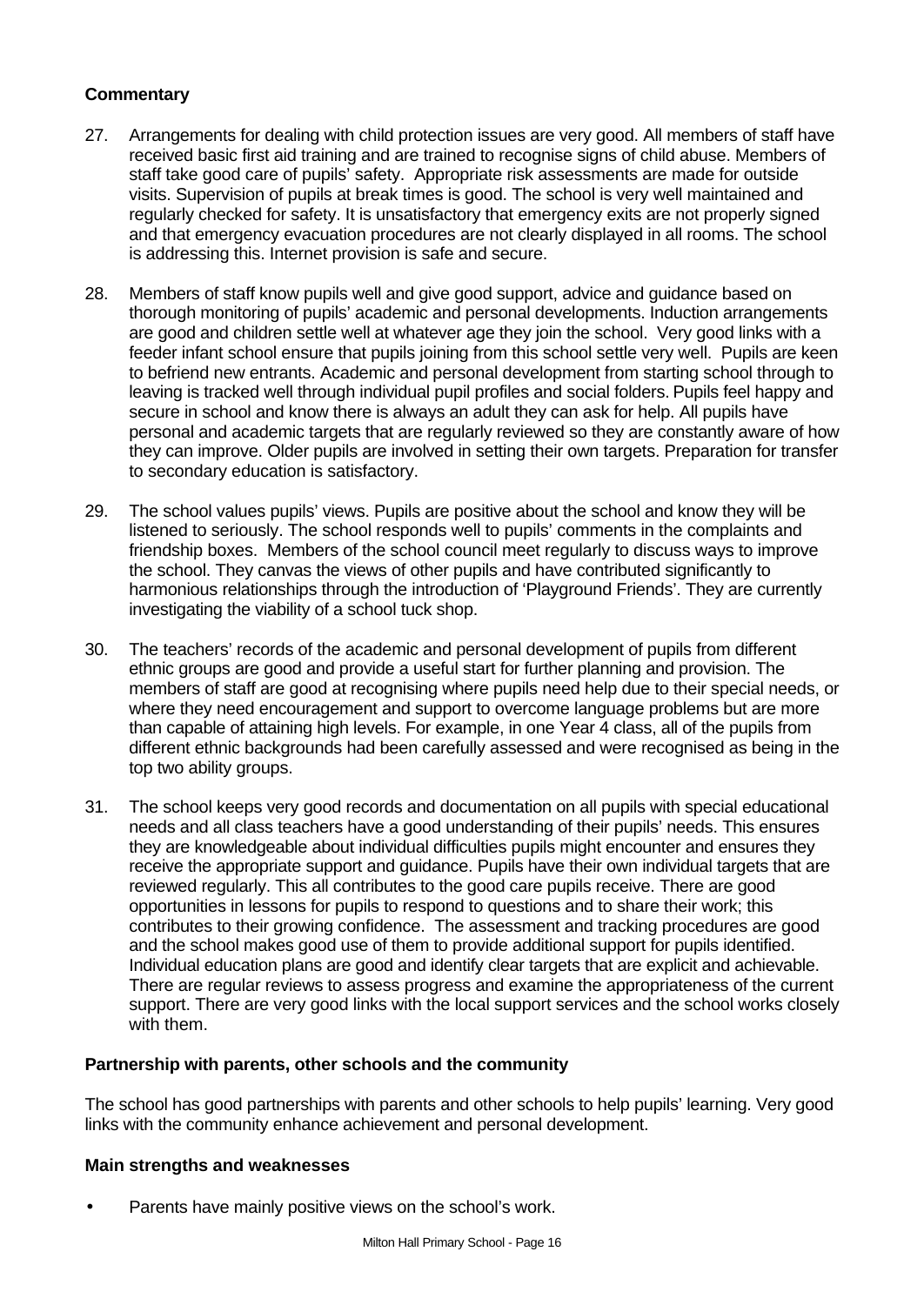- Parents particularly like the teaching and high expectations that result in their children making good progress at school.
- The school provides very good information about the school and about pupils' standards and progress.
- Very good links with the community enhance learning and personal development.
- Good links with other schools and colleges support learning and help pupils settle well when they start, especially in Year 3.

- 32. Links with parents are good and have improved since the previous inspection. The vast majority of parents are pleased with the school. They think teaching is good and that high expectations help their children to make good progress. Most are comfortable in approaching the school and appreciate the information they receive from the school. They are happy with the arrangements to settle their children when they started at school. A small but significant number of parents are concerned about poor behaviour and bullying. Although there is some unsatisfactory behaviour, it is generally good and the school has good procedures for dealing with bullying should it occur.
- 33. The school provides very good information to parents about the school and pupils' standards and progress. Parental attendance at termly consultation evenings is variable, but the school makes every effort to follow up parents who do not attend. The school encourages parents to support their children's learning by running useful workshops, for example on drugs education, and to help parents whose first language is not English. The school surveys parents' views regularly but there was only a 20 per cent response to a recent questionnaire. Parental response to school initiatives such as 'Stepping Out' has been disappointing, but they enjoy concerts and assemblies. The good links with parents of pupils with special educational needs helps raise their achievement. Pupils have regular homework and the reading diary is used effectively to communicate with parents. The school finds it difficult to enlist parents' involvement, but there is now a full complement of parent governors. A small parents' association has been formed and contributes positively to the financial and social life of the school. They also run a nearly-new uniform shop. A small number of parents are currently being trained to listen to readers.
- 34. Very good links with the local and wider community enhance pupils' learning and have a very good impact on their personal development. Visits to the local library, museums, Colchester Castle, churches and parks enrich the curriculum and aid learning. There is a very good range of community visitors, such as a theatre company, a storyteller, community policeman, a folk group and local clergy. A local business sponsors rewards for good attendance and punctuality. The South East Essex Business Partnership provides adult reading partners for Year 6 pupils and held a useful 'Construction Day' for Year 2 pupils. Pupils' awareness of the wider community is raised effectively through support for charities such as MENCAP.
- 35. The school has good links with other schools to support learning. Links with an infant school help pupils from this school settle very well in Year 3. A range of sporting fixtures against other schools enhances sporting achievement and social development. Membership of an excellence cluster of schools supports development well. Good links with a local secondary school enhance the science curriculum. Pupils go on to a number of different secondary schools and transfer arrangements are satisfactory. Work experience students and trainee teachers add to pupils' learning experiences.
- 36. The school is looking to translate more of its documents and information into different languages to aid inclusion and support parents of pupils at an early stage of speaking English still further. The school has also worked with a local college to promote language classes for parents held at the school.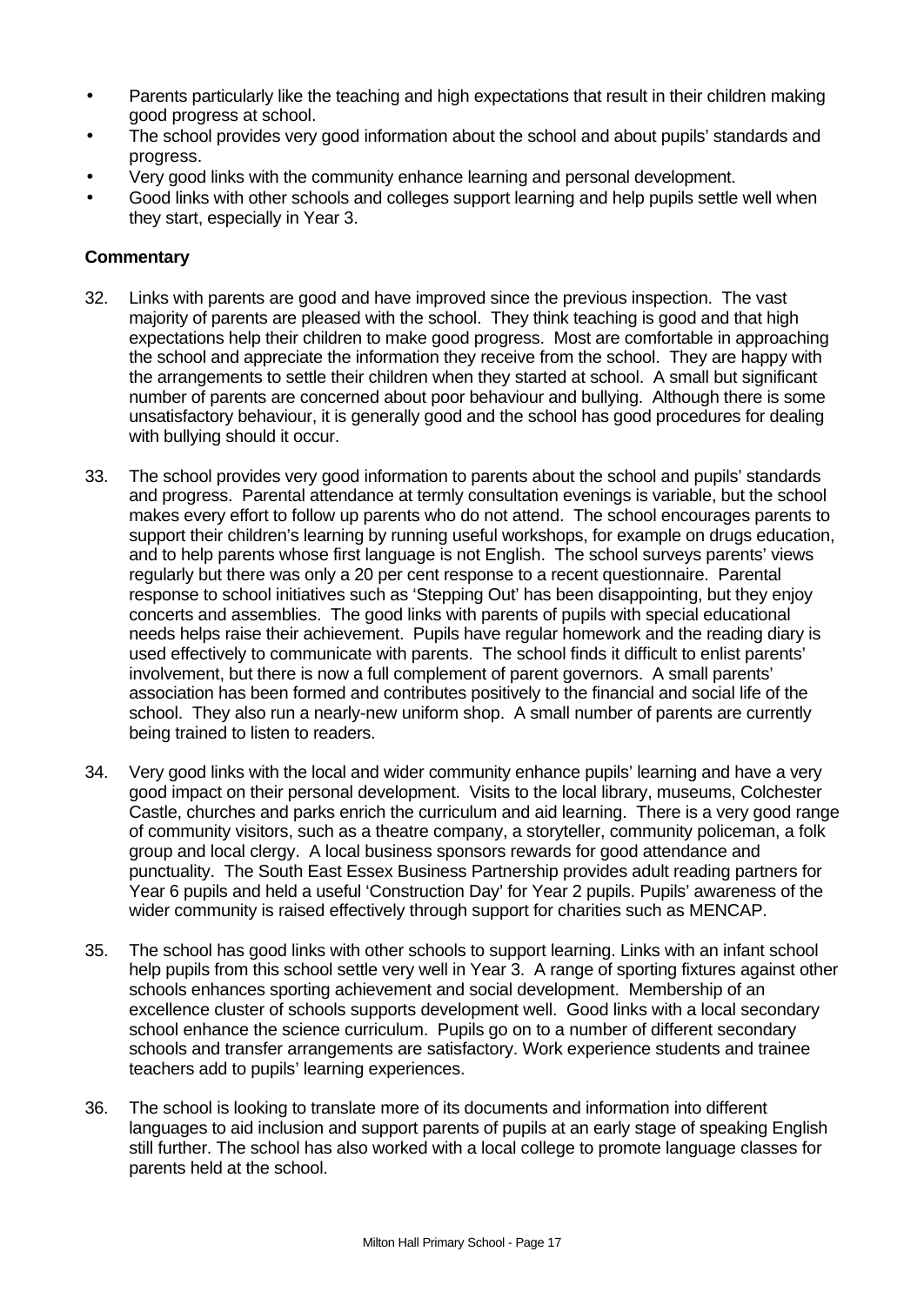37. The school has established good partnership links with parents of pupils with special educational needs. The school values parental support and parents are involved in regular reviews concerning the pupils' progress. All parents are invited to attend meetings to discuss the achievement and progress of their children and the school maintains good links with parents who are often involved in target setting. There are good opportunities for parents and pupils to be involved in producing the individual education plan.

# **LEADERSHIP AND MANAGEMENT**

The leadership of the headteacher is very good and is well supported by the effective leadership of the senior management team. The governance of the school is satisfactory and all statutory requirements are met. Very good management and efficient organisation ensure that the school runs smoothly.

#### **Main strengths and weaknesses**

- The leadership of the headteacher is very good and she is committed to raising standards.
- The governing body has a clear understanding of the school's strengths and weaknesses. However, governors have no formal programme for visiting the school.
- The monitoring role of subject leaders is now well defined, but this has had insufficient time to impact on standards.
- The school is very well managed and the budget has been effectively used to improve accommodation and resources since the last inspection.
- An effective and inclusive improvement planning process provides the school with clear priorities for the future.
- The leadership and management of the provision for pupils with special educational needs or who have English as an additional language are very good.

- 38. The governing body is well organised and manages its work efficiently through relevant committees and delegated responsibilities. All statutory requirements are met. The governors understand the main strengths and weaknesses of the school but have limited involvement in the strategic development through planning. They are beginning to act as a "critical friend" but as yet have no protocol for visiting the classrooms. This has already been highlighted as an area for development so they can have clearer first-hand information of the school's curriculum provision. The governing body was criticised in the previous inspection. It is presently being developed through the strong leadership of the chair, who is very aware of the training needs of the newly appointed governors. Once completed the governors have the potential to become more fully involved in the life of the school.
- 39. The headteacher leads the school very well and all staff are appropriately focused on raising standards, particularly in English, mathematics and science. The school has a good understanding that more needs to be done to develop the use of information and communication technology across the curriculum and pupils' skills in solving mathematical word problems. However, the monitoring role of other subject leaders is underdeveloped; their subjects have not been a priority for development. The clear leadership has resulted in a careful analysis of the relevant assessment information and setting appropriate priorities. Good action plans are gradually having a positive effect on raising standards. The school's vision for the future is shared by everyone and all have similar expectations. The leadership of the Foundation Stage is very good and this has a significant impact on the progress made by the youngest children.
- 40. The headteacher is in the process of creating a team of teachers who are committed to evaluating and improving their work. Members of the senior management team are also department managers. They are beginning to have a positive impact on the running of the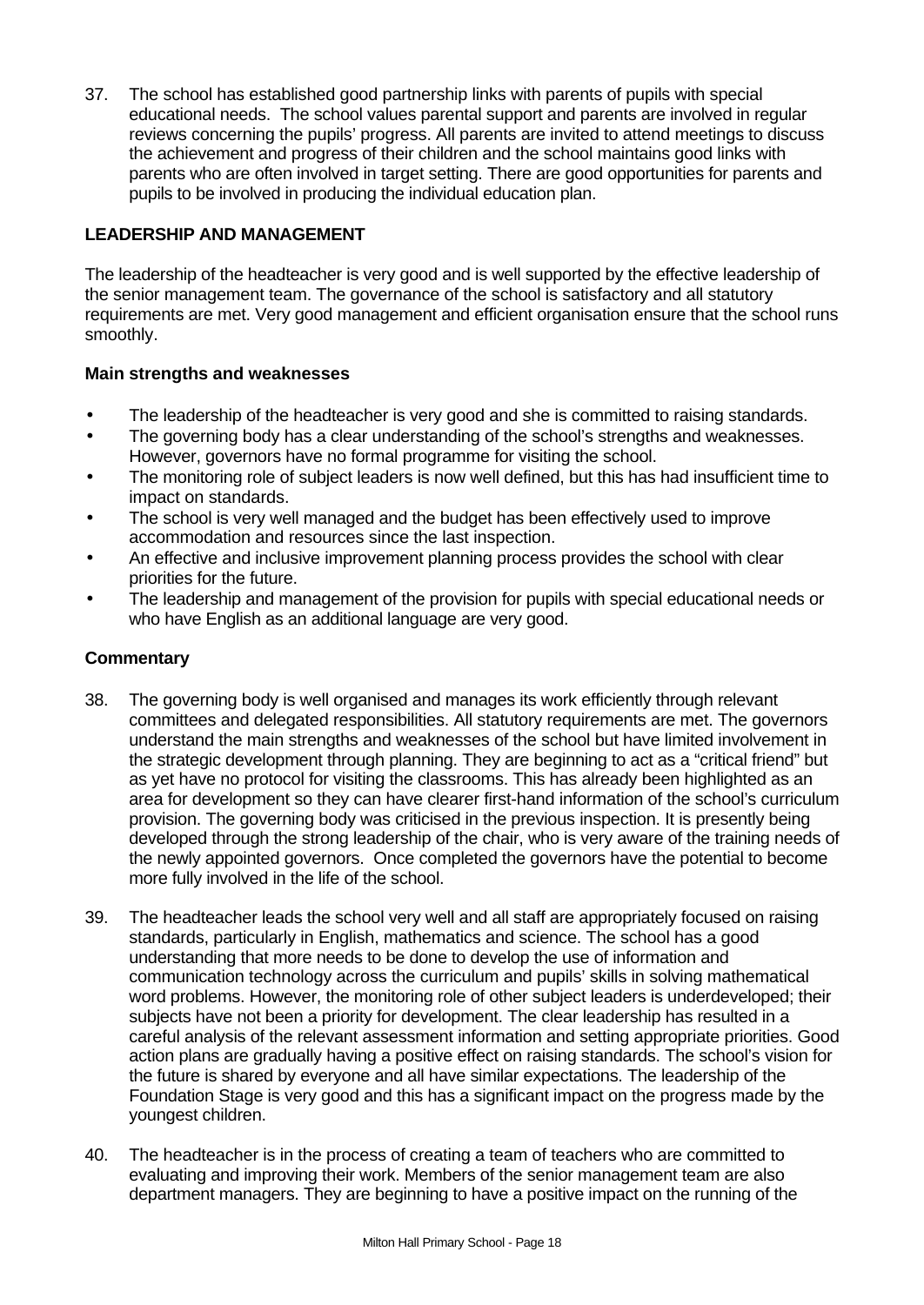school and in raising standards. The non-teaching deputy headteacher, also a member of the senior management team, has the responsibility for pastoral care and this is having a considerable effect on behaviour and social development. All subject leaders are expected to devise action plans and to follow them through. The creation of a positive climate for learning ensures that all pupils have good opportunities for learning, whether they are boys or girls, have special educational needs or are learning English for the first time.

- 41. The school has very good strategies for self-evaluation. The headteacher regularly observes teachers working with pupils, as do members of the senior management team and targets are set for the necessary improvements. Performance management is linked to a programme of observing teachers and other members of staff and is very effective. All members of staff are committed to continuing professional development that is strongly linked to the school's priorities. Although there have been many changes of staff recently, the positive ethos of the school and the opportunities for staff to be involved in developing the school's priorities are helping all to be more committed to the school. The school has been successful in recruiting new staff and is aware of the need to retain its effective members of staff.
- 42. The leadership demonstrated by the co-ordinator for provision for pupils with English as an additional language is very good. The provision is well managed and she has a good awareness of what needs to be done to improve provision further. In particular, she has encouraged the development of a range of cultural events such as intercultural weeks and special festival or saints' days, providing staff with ideas, suggestions and resources.
- 43. The leadership and management of the provision for special educational needs are very good. The school has successfully implemented the new Code of Practice and there are clear systems and good involvement of outside agencies. There is a clear action plan for the development of special educational needs. The co-ordinator is new to the responsibility but has a very good grasp of the situation and has produced a detailed action plan; members of staff are well deployed to support pupils in lessons according to their needs. The headteacher and special educational needs co-ordinator are committed to providing the best possible support for all pupils with special educational needs. The school has no up-to-date register for gifted and talented pupils; there are currently no individual education plans for these pupils and work is not specifically planned to match their needs. The school is aware of this and has appropriate plans to improve provision.

#### **Financial information**

#### *Financial information for the year April 2002 to March 2003*

| Income and expenditure $(E)$ |           |  | Balances (£)                   |
|------------------------------|-----------|--|--------------------------------|
| Total income                 | 1,430,975 |  | Balance from previous year     |
| Total expenditure            | 1,340,335 |  | Balance carried forward to the |
| Expenditure per pupil        | 2,623     |  |                                |

| Income and expenditure $(E)$ |           | Balances (£)                          |         |
|------------------------------|-----------|---------------------------------------|---------|
| Total income                 | 1.430.975 | Balance from previous year<br>101.766 |         |
| Total expenditure            | 1,340,335 | Balance carried forward to the next   | 192.407 |

44. The school has recently had a large balance to carry forward. This has been due to planned building and resourcing needs, such as for the new library. In addition, the governors are planning for the predicted future falling rolls and the staffing costs resulting from these. The expenditure per pupil is below average for primary schools and when all factors are taken into account the school gives very good value for money.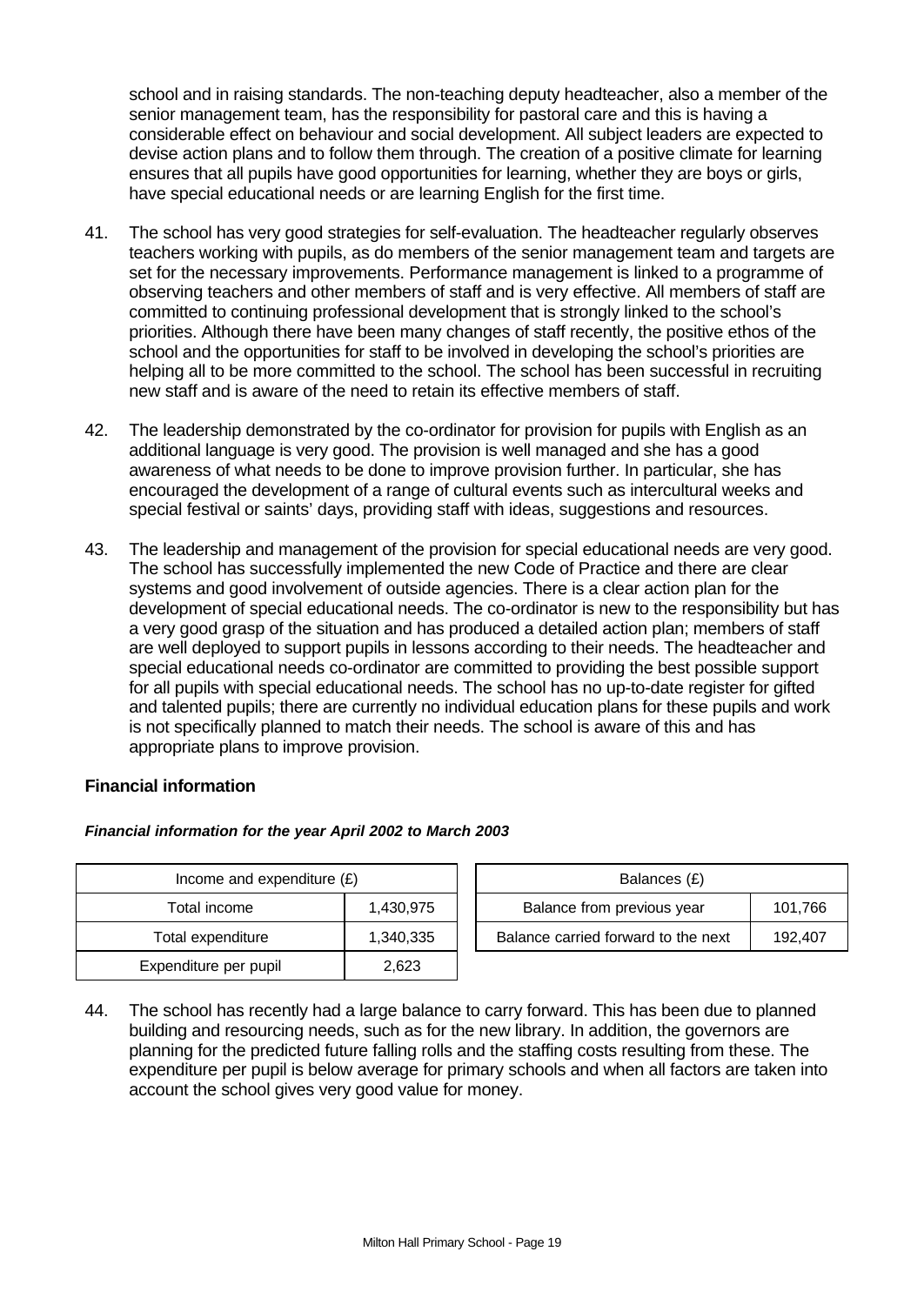# **PART C: THE QUALITY OF EDUCATION IN AREAS OF LEARNING AND SUBJECTS**

# **AREAS OF LEARNING IN THE FOUNDATION STAGE**

Children are admitted to the Nursery in the September before their fourth birthday and into the Reception classes the following September. Attainment on entry is very low as both language and mathematical understanding are underdeveloped. This is partly because of the number of children from minority ethnic backgrounds who have English as an additional language. Most of these enter school with little or no English. Attainment on entry has been falling over the last few years but the very good teaching in the Nursery provides the children with a very good start to their schooling. By the end of their Reception year the majority of children are unlikely to achieve the expected levels in all areas of learning. This is due partly to the high mobility amongst the children that is having an adverse affect on standards.

# **PERSONAL, SOCIAL AND EMOTIONAL DEVELOPMENT**

Provision in this area is **good.** This is reflected in the way children begin to learn how to respect each other, take turns and play together.

#### **Main strengths and weaknesses**

- The quality of teaching is good and provides the children with many opportunities to learn how to relate to each other.
- Very good relationships ensure children are happy, secure and settled.

#### **Commentary**

45. Few children will achieve the expected levels in this area of learning by the end of their Reception year. Most children soon conform to the high expectations of good behaviour set by the staff. Children know the routines well and settle quickly to their tasks. However, a few children in the Reception classes find this difficult, although teachers have strategies for managing this and most children respond positively to their requests. Children in both the Nursery and Reception classes are learning to take turns and to wait patiently without calling out. The very good relationships between the staff set a good role model for cooperation for the children and children are beginning to appreciate the need to help each other. However, few children play together; many just play alongside each other.

# **COMMUNICATION, LANGUAGE AND LITERACY**

Provision in this area of learning is **good** and despite entering school with poor language skills children achieve well.

#### **Main strengths and weaknesses**

- Every opportunity is used to develop language skills, extend vocabulary and to encourage a love of books.
- Children are provided with a range of activities to develop writing skills.

#### **Commentary**

46. By the end of the Reception year, children's communication skills are well below those expected. Despite a very good start in the Nursery, the high mobility amongst the children means that a proportion of them enter the Reception without Nursery and often pre-school experiences. Some of these children have English as an additional language. When children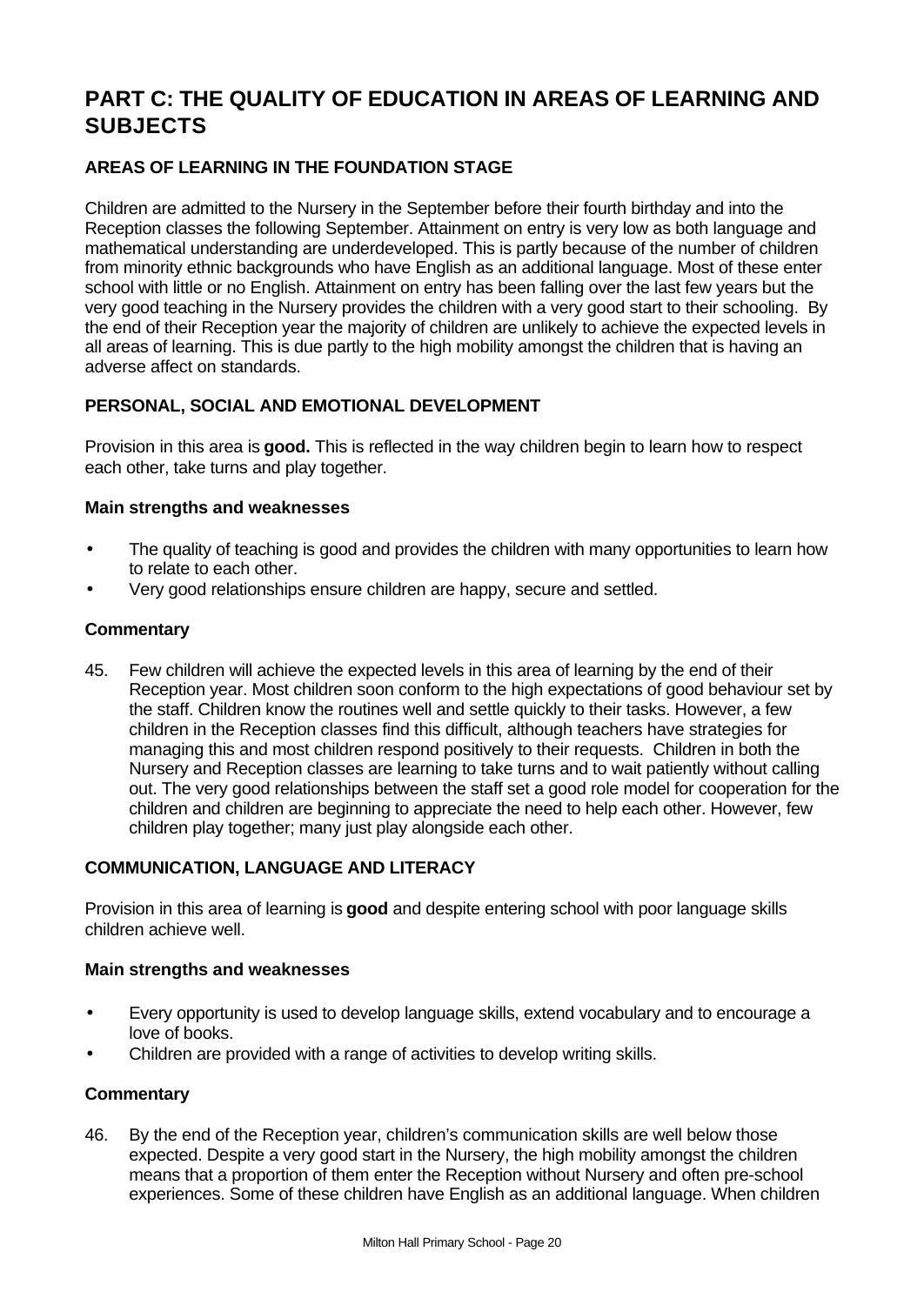enter the Nursery many say very little but "talk time" is planned every day and gradually children gain confidence and begin to communicate. This is continued in the Reception classes through discussion times. Children are expected to talk in a sentence and many find this difficult because they lack confidence and often the vocabulary to respond. Books are handled with care and children enjoy listening to stories and sharing books. In the Reception classes children are fascinated by the story of Noah's Ark and are keen to answer questions. Reading skills are developing slowly. Higher attaining children recognise a few familiar words but the others cannot do this and rely on the pictures to tell the story. Because of limited language skills they have difficulty answering questions about their books correctly. Children find sounding out words difficult and some do not have sufficient knowledge to say the sound of the letters. A few children in the Nursery can recognise their names. Throughout the Nursery and the Reception classes, children are given many opportunities to practise writing. Gradually they begin to realise that mark making can communicate meaning. Higher attainers in the Reception classes clearly demonstrate their developing skills of early writing as letters and simple words become more easily recognisable. However, the majority of the other children are mark making rather than forming letters.

# **MATHEMATICAL DEVELOPMENT**

Provision in this area is of learning is **good.**

#### **Main strengths and weaknesses**

- The quality of teaching is good so children make good progress and achieve well.
- Every opportunity is used to develop children's counting skills including the use of number rhymes and songs.
- A wide range of activities are planned to support learning so children become confident with numbers.

#### **Commentary**

47. Despite the very good teaching in the Nursery, children are unlikely to achieve the early learning goals in this area of learning. This can be explained by the high number of children who enter the Reception classes without having been in the Nursery. Children in the Nursery struggle to count, but those in the Reception classes can count successfully to 10, and some of the higher attainers up to 20. However, although counting is secure children find it difficult to recognise and match numbers. For example, they may count six butterflies but few hold up six fingers to represent this number. A small group enjoyed the challenge of using a programmable robot, to move from one picture to another by telling it how many moves to make. This is very good use of information and communication technology within a mathematics session.

#### **KNOWLEDGE AND UNDERSTANDING OF THE WORLD**

Provision in this area is **good.**

#### **Main strengths and weaknesses**

• Many relevant visits and visitors help to enhance the children's understanding of the world around them.

#### **Commentary**

48. Although no specific teaching was observed in this area, talking to staff, looking at long term planning and photographs show a wide variety of relevant experiences offered to the children to enhance their understanding of the world around them. They explore the local area visiting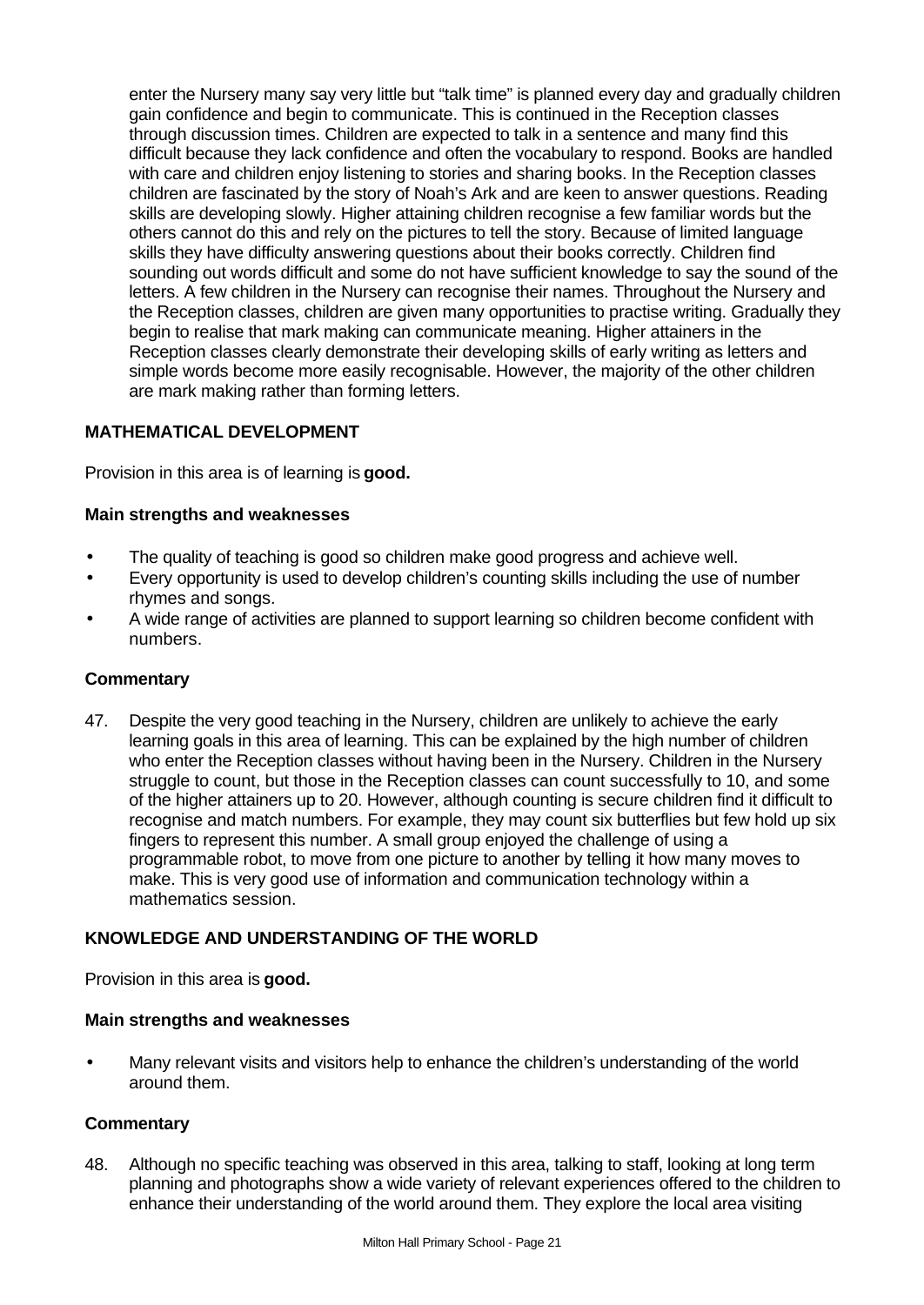shops, the car park to get a parking ticket and the beach collecting whatever they can find. Visits further afield include a farm and Sealife. Visitors include the school cook, talking about food, the vicar, community policeman and firemen. Computers are always on and children are encouraged to develop their computer skills. They enjoy this but few have good mouse control and find moving the cursor difficult.

### **PHYSICAL DEVELOPMENT**

Provision is **good,** especially the use of the outdoor areas**.**

#### **Main strengths and weaknesses**

- Good teaching ensures children make good progress towards the early learning goals and achieve well.
- The outdoor areas are used very effectively not just for physical development but as an extension of the classroom.

#### **Commentary**

49. Although few children will achieve the early learning goals in this area of development, their gross motors skills (body control and spatial awareness) are close to the expected levels. They move round the hall and most avoid each other. Most can stop quickly when told to. They are confident using wheeled toys. Children find forming letters difficult because their pencil control is underdeveloped, so many activities are provided to help children develop these skills. Other opportunities encourage children to cut out or colour carefully and to use a variety of tools to roll out and make patterns in the play dough.

#### **CREATIVE DEVELOPMENT**

Provision in this area is **good.**

#### **Main strength and weaknesses**

- Children have many opportunities to explore different media.
- Role play is an important part of this area of learning, helping children to develop their personal and social skills and extend language.

#### **Commentary**

50. Although no direct teaching was observed in this area photographs and displays provide evidence of the range of experiences children enjoy. Various techniques including marbling, bubble painting, using fingers to print, screen printing and many others are explored. Paint, crayon, printing with shapes, using air drying clay are just a few media children use. No lessons specifically planned for creative development were seen during the inspection but there were always activities available. Although there is an emphasis on role-play, children are reluctant to use the delegated areas. Adults often lead role-play to encourage children to react to each other. Children enjoy rhymes and action songs.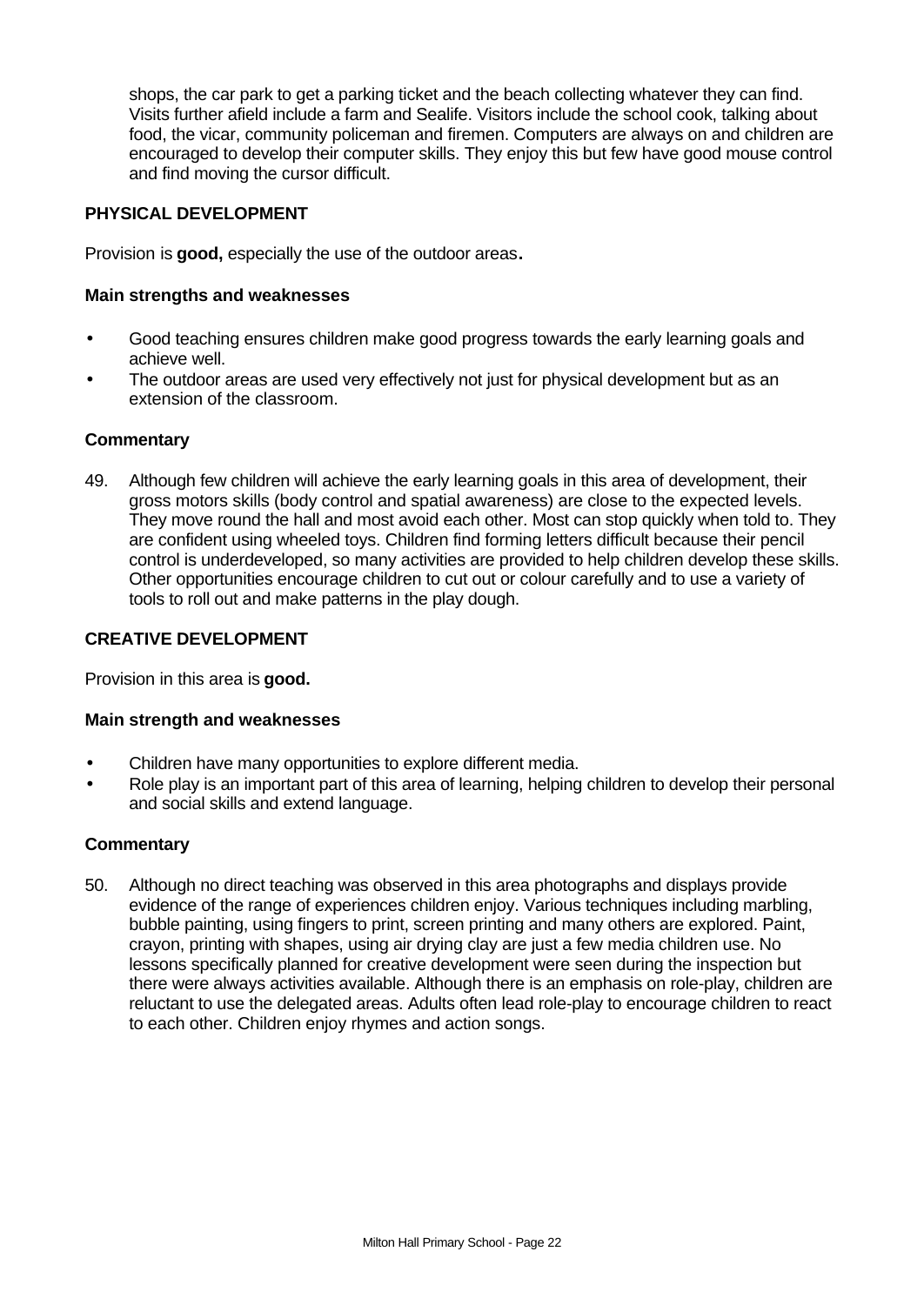# **SUBJECTS IN KEY STAGES 1 and 2**

# **ENGLISH**

Provision in English is **satisfactory** overall.

#### **Strengths and weaknesses**

- Standards in Year 6 are close to the national average and most pupils achieve well.
- Standards in Year 2 are well below average.
- Teaching is good in Year 6 but inconsistent in other years.
- Pupils use a wide range of different forms of writing well in other subjects.
- Speaking and listening skills are promoted appropriately but there is room for improvement.

- 51. Pupils in Year 6 achieve well and reach standards that, although they are just below the national average, are much better than those found in schools taking pupils from similar backgrounds. Pupils achieve particularly well in reading, and higher attainers and average attainers are eager, fluent readers of a wide range of texts. They are very good at reading in order to obtain information and competently extract information using a range of skills and strategies. Pupils who learn at a slower rate still need considerable support to enable them to read independently. However, the choice of reading material is carefully selected enabling all pupils to be successful and to enjoy reading. In Year 2, achievement is satisfactory overall and although standards are well below the national average, they compare favourably with similar schools.
- 52. The school creates an interesting and stimulating environment to promote reading and writing. Books are of a good quality and chosen well to engage young readers. Visits from professional storytellers and the celebration of a book week promote a love of books and reading for pleasure. Writing is linked well to all areas of the curriculum and pupils of all attainment levels often write imaginative, thoughtful and sensitive stories, poems and factual accounts of aspects of their lives. Writing competitions on interesting topics are used effectively to encourage pupils to become independent and competent writers.
- 53. Teaching is satisfactory overall, but throughout the school there is not enough good or better teaching to enable pupils' progress to be consistent. Fifty per cent of the teaching seen across the school was good or better but there are examples of unsatisfactory teaching which limit pupils' achievement. Where lessons are less than good, teaching does not provide sufficient focus on developing and extending pupils' writing skills. There are missed opportunities to provide pupils with good clear examples of new learning, how they should plan their work and of the need constantly to check for spelling, grammar and punctuation. As a result, pupils do not always produce their best work or achieve the standards they are capable of.
- 54. Teaching in Year 6 is predominantly of a good quality and this enables over three quarters of the pupils to make rapid progress in their learning, to achieve well and reach the expected level for their age. Lessons have a good pace and teachers are particularly skilled in adopting strategies that are suited to different learning styles and to breaking down barriers to learning. Marking is usually good and in the best cases there is specific guidance to help pupils improve. Work is challenging and thoughtfully planned to engage pupils' interests. Teachers model new learning well to build up skills, engender confidence and an enthusiasm to succeed. Progress for lower attaining pupils is often slow but they respond well to being taught in small classes and most work to capacity and achieve well. Teaching assistants provide very good support for children with special educational needs enabling them to reach the targets set in their individual education plans.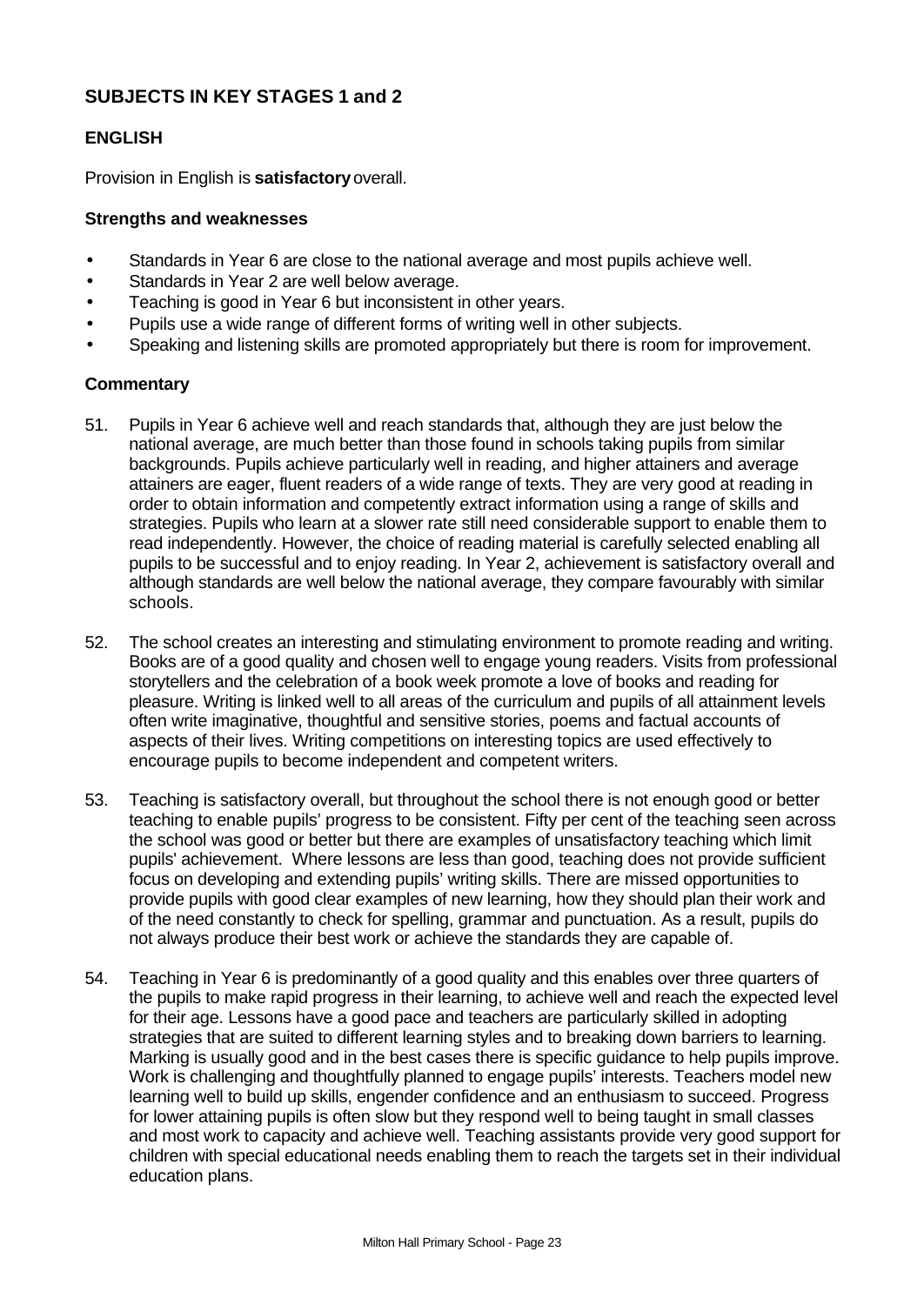55. The school is aware of the need to improve the provision for promoting pupils' speaking and listening skills. Planning rarely refers to this aspect of pupils' learning and there are many missed opportunities to provide good models for pupils and to extend their competencies. Computers are not used sufficiently in literacy lessons, resulting in missed opportunities to develop word processing skills, or to use software appropriate for the development of individual pupils' reading or writing skills. The subject manager is a skilled practitioner and has a good grasp of the strengths and weaknesses of standards and teaching and learning in the junior classes but less so in the infants. There is a regular monitoring of work and use of data to set targets. Test results are carefully analysed and areas of improvement identified. The school is aware of the need to improve standards further and to develop the manager's role across the school.

### **Language and literacy across the curriculum**

56. The pupils use a variety of methods to record their ideas in other subjects. The application of their literacy skills across the curriculum is a contributory factor to their success in subjects such as science, history and religious education and provides an outlet to express the powerful and conflicting emotions many pupils have. However, weaknesses in literacy skills have a negative impact on the speed of their work when word processing and using other information and communication technology applications. Overall, the use of literacy skills across the curriculum is good.

# **MATHEMATICS**

The provision for mathematics is **satisfactory.**

#### **Main strengths and weaknesses**

- Standards at ages seven and 11 are rising.
- The quality of teaching is good overall.
- Relationships are very good and give pupils' the confidence to explain the methods used to solve the question.
- The neatness with which pupils present their work makes it easy to follow the methods used.
- Pupils find solving word problems difficult, as they do not always understand what the question is asking them to do.
- The use of information and communication technology within lessons is very limited.

- 57. From evidence seen during the inspection, standards in the subject are below average for pupils in Year 2 and broadly average for those in Year 6. The results of the 2003 national assessment tests for seven year olds were very low when compared to schools nationally and well below average when compared to schools that take pupils from similar backgrounds. The results for higher attaining pupils were also well below the national average. The inspection evidence suggests that in 2004 there will be an improvement in the number of pupils achieving the expected level in Year 2 but not at the higher levels, so overall results are likely to remain below average. The results of the national assessment for 11 year olds in 2003 were below average when compared to schools nationally but above average when compared to schools with similar pupils. Based on their prior attainment when they took the tests in Year 2, the attainment of pupils was well below average. However, very high mobility amongst the pupils, and a rise in the number of pupils entering the school for whom English is an additional language, has an adverse affect on the results. The inspection evidence suggests that the pupils are on course to achieve standards broadly in line with national average.
- 58. Given the very low attainment on entry to the school, pupils in Years 1 and 2 are achieving well, as are those with special educational needs or with English as an additional language. Pupils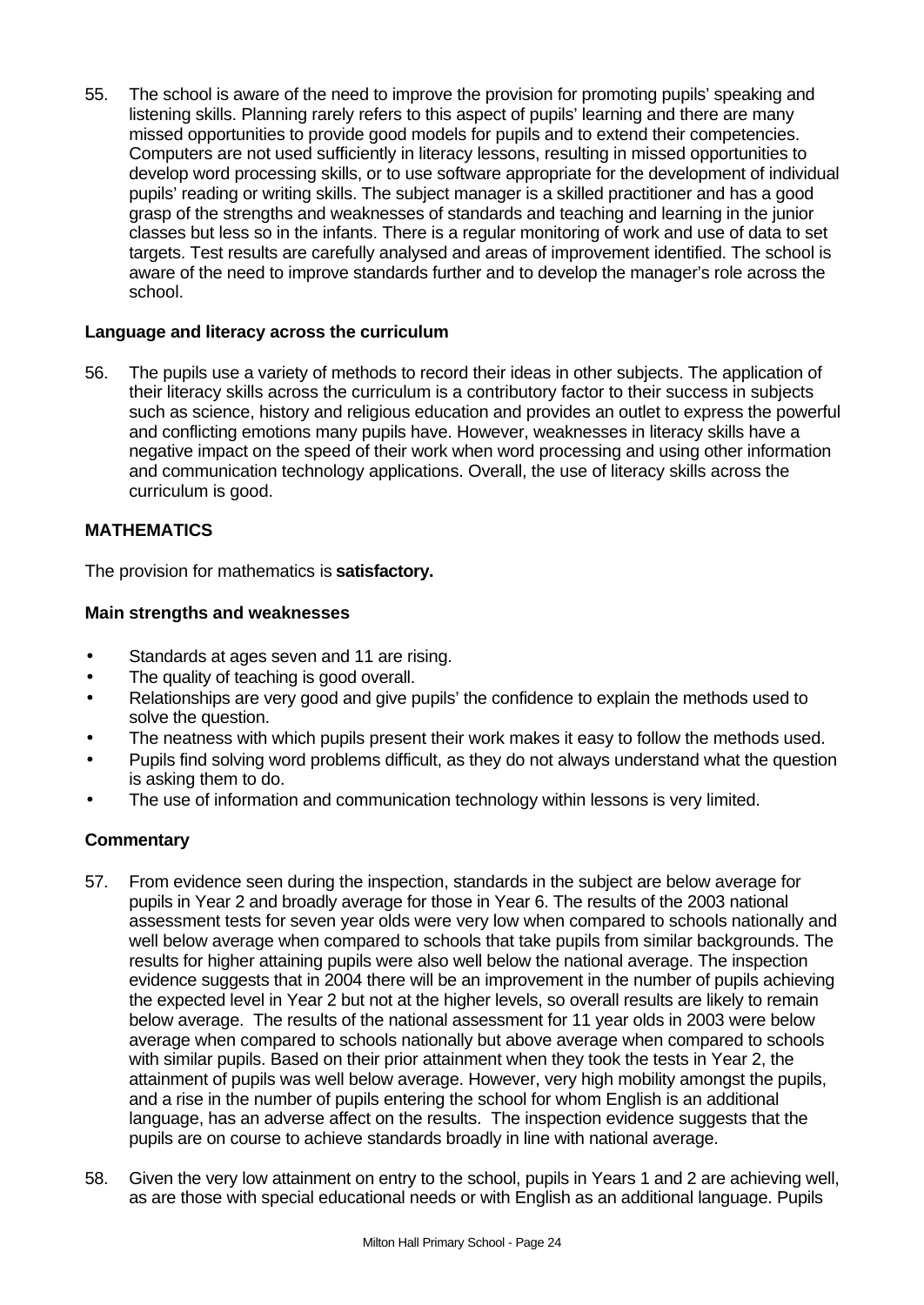in Years 3 to 6, including those with special educational needs or with English as an additional language, are achieving very well. All pupils make good progress, including those with special educational needs or with English as an additional language.

- 59. Throughout the school, there is a strong emphasis on the learning of number. In Years 4 to 6 pupils' work shows very good progress, whilst that of Years 1 to 3 shows good progress. The majority of pupils take a pride in their work and it is neatly done. Typically, the work of lower attaining pupils is good in quantity and shows the impact of the very good support and wellmatched tasks. The setting of appropriate tasks for both higher attaining pupils and those with special educational needs provides a good level of challenge at different abilities.
- 60. Pupils in Years 4 to 6 enjoy mathematics as they develop their understanding and competence using number operations. Many pupils in Year 3 are still exploring numbers to 100 because of the limited knowledge they have of the basic number facts. Older pupils enjoy the challenge of converting units when working with grams and kilograms, or centimetres and kilometres. Younger pupils enjoy quick fire mental questions using a card that can be folded to make number bonds to 10. Telling the time is a struggle for many younger pupils. Across the school many pupils find solving word problems difficult, due to their low literacy and thinking skills. They are often unsure what the question is asking them to do. The school is already aware that this area needs developing.
- 61. The quality of teaching is good overall, with some strengths in Years 3 to 6. No unsatisfactory teaching in mathematics was observed, an improvement since the last inspection. Pupils are generally well motivated to succeed especially where teachers are enthusiastic and begin the lessons with well focused mental problems. Questioning is used effectively to extend or reinforce pupils' knowledge. Because relationships between staff and pupils are very good, pupils are confident in responding to questions and in explaining how they arrived at their answers, sometimes demonstrating on the board. One of the strong features of planning in this subject is the way appropriate tasks are planned to match the needs of all pupils. However, in Years 4 to 6 opportunities are missed to provide additional challenge for the higher attaining pupils within each group.
- 62. There is no systematic planning for the use of information and communication technology and computers within mathematics. The school has already highlighted this as an area for development. The very good support provided by learning support assistants benefits all pupils with special educational needs and those with English as an additional language, ensuring equality of access to the curriculum. All teachers share the lesson objective with the pupils. In the better lessons teachers then ask pupils if the objective has been achieved and how successfully. This gives teachers an instant assessment of which pupils may need additional help.
- 63. In some lessons the final session or plenary is well used to recap and reinforce learning or to resolve any problems identified during group work. Lessons judged to be satisfactory tended to be rather slow paced and consequently pupils were not instantly engaged and motivated by the tasks so lost interest and concentration. Occasionally, behaviour was not effectively managed and this detracted from the learning.
- 64. The subject leader has a clearly defined monitoring role and has undertaken lesson observations and a scrutiny of pupils' work. The school has developed a system for tracking pupils' progress but there has been insufficient time for it to have an impact on standards. Pupils have individual targets but they are often too vague and general to help them move forward.

#### **Mathematics across the curriculum**

65. Mathematics is not used as effectively as it could be in other areas of the curriculum. Occasionally information is recorded using data handling in science and information and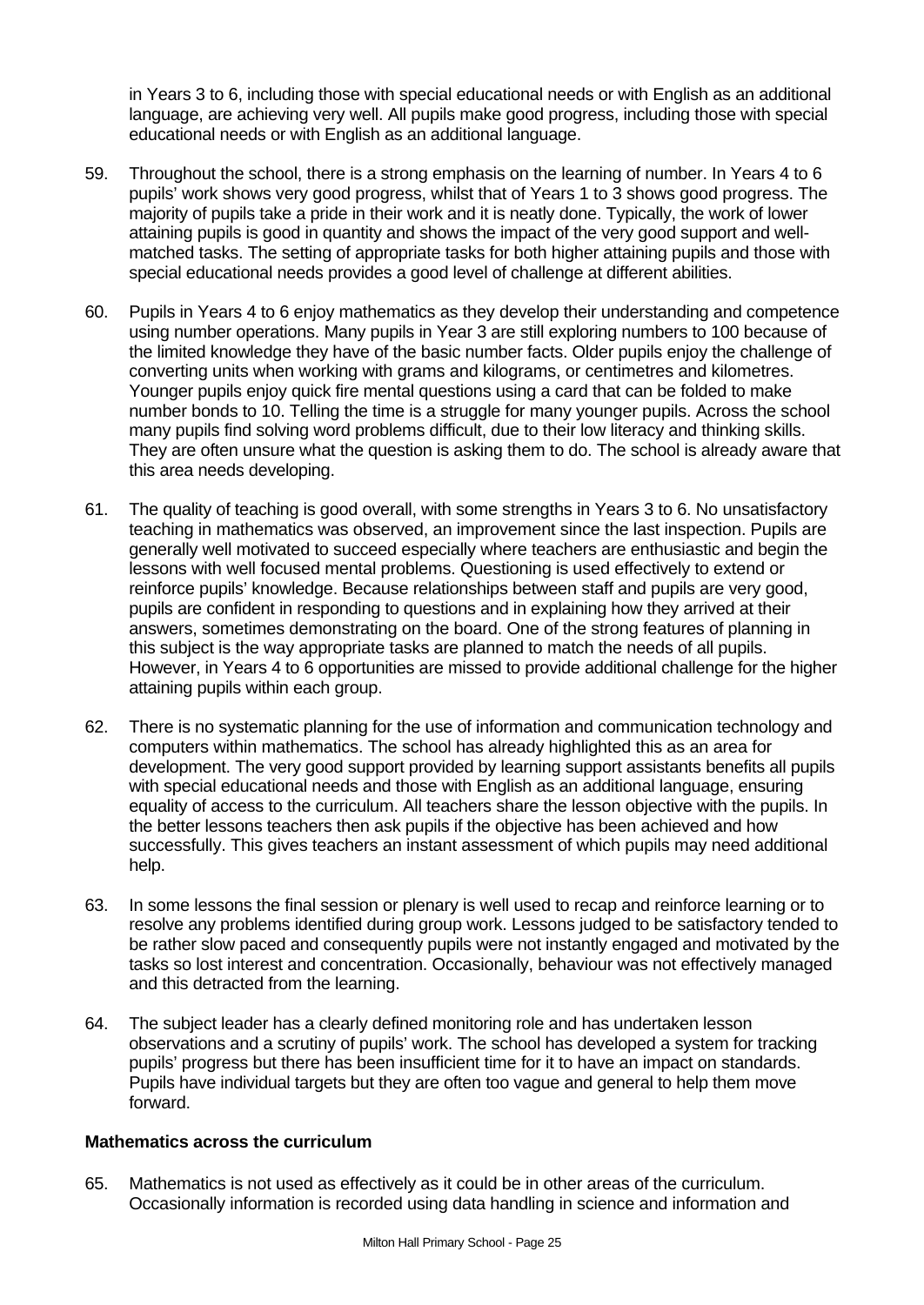communication technology but, generally, there is limited use of mathematics across the curriculum.

# **SCIENCE**

Provision in science is **good.**

# **Main strengths and weaknesses**

- Standards are improving and are now broadly in line with those expected; achievement is very good.
- The best teaching encourages pupils to appreciate the place of science in the real world.
- The work done to develop pupils' scientific vocabulary has been successful.
- There is insufficient use of information and communication technology.

- 66. Although standards have been maintained at a similar level since 1999, they have not kept pace with the improvements evident nationally and so have fallen behind. However, when the 2003 results for the tests at the end of Year 6 are compared with those of schools taking pupils from similar backgrounds, standards are broadly average, with an above average proportion of the pupils reaching the higher levels. The recent improvements to the leadership and quality of teaching in the school have resulted in a clear upturn in standards and these are now broadly in line with those expected at the end of Year 2 and by the end of Year 6. Given their attainment on entry to the school, pupils are achieving very well and making good progress. Achievement is less successful where the teaching is weak due to a lack of subject knowledge on the part of the teachers.
- 67. Overall, the quality of the teaching is good, and at times very good. The best teaching is very well resourced and planned, and this gives all pupils good opportunities to experiment and try out their predictions. For example, in one good lesson on circuits the pupils had a good range of bulbs, batteries and wires to enable them to predict and then make comparisons about the result of using two batteries and one bulb or two bulbs and one battery. The very good teaching is well paced and the lesson is divided into well-planned sections, each with clear objectives that help the pupils to know exactly what is expected of them. The written work is often well presented. The learning support assistants provide very good support in lessons by assisting the less able or those at an early stage of learning English by observing and assessing their work and by informing the teacher of the progress made thus aiding the good assessment process.
- 68. Where the teaching is weaker, the teachers' subject knowledge is less well developed. In a minority of lessons, there is insufficient difference between the tasks provided for pupils, particularly for some of the higher attainers. For example, in one lesson pupils were all engaged in drawing the same diagram as consolidation of their learning about the parts of a flower.
- 69. In one very good lesson on magnetism in Year 3, pupils were able to build on their practical experience of using magnets by sorting objects, firstly with different materials and then with a range of metals. The teacher then extended this work, and linked it to the practical use of science in the real world, by setting pupils the problem of how they could sort a non-magnetic can from a mixture of materials. This also supported the pupils' work on recycling and the environment, and helped their social development. The curriculum is well planned and ensures the full coverage of the appropriate topics matched to the ages of the pupils.
- 70. The subject has a new co-ordinator who has yet to have sufficient time to monitor the teaching and learning in any detail. She has attended co-ordinator training and has improved the resources in the subject efficiently by focusing on those needed for the planned topics. The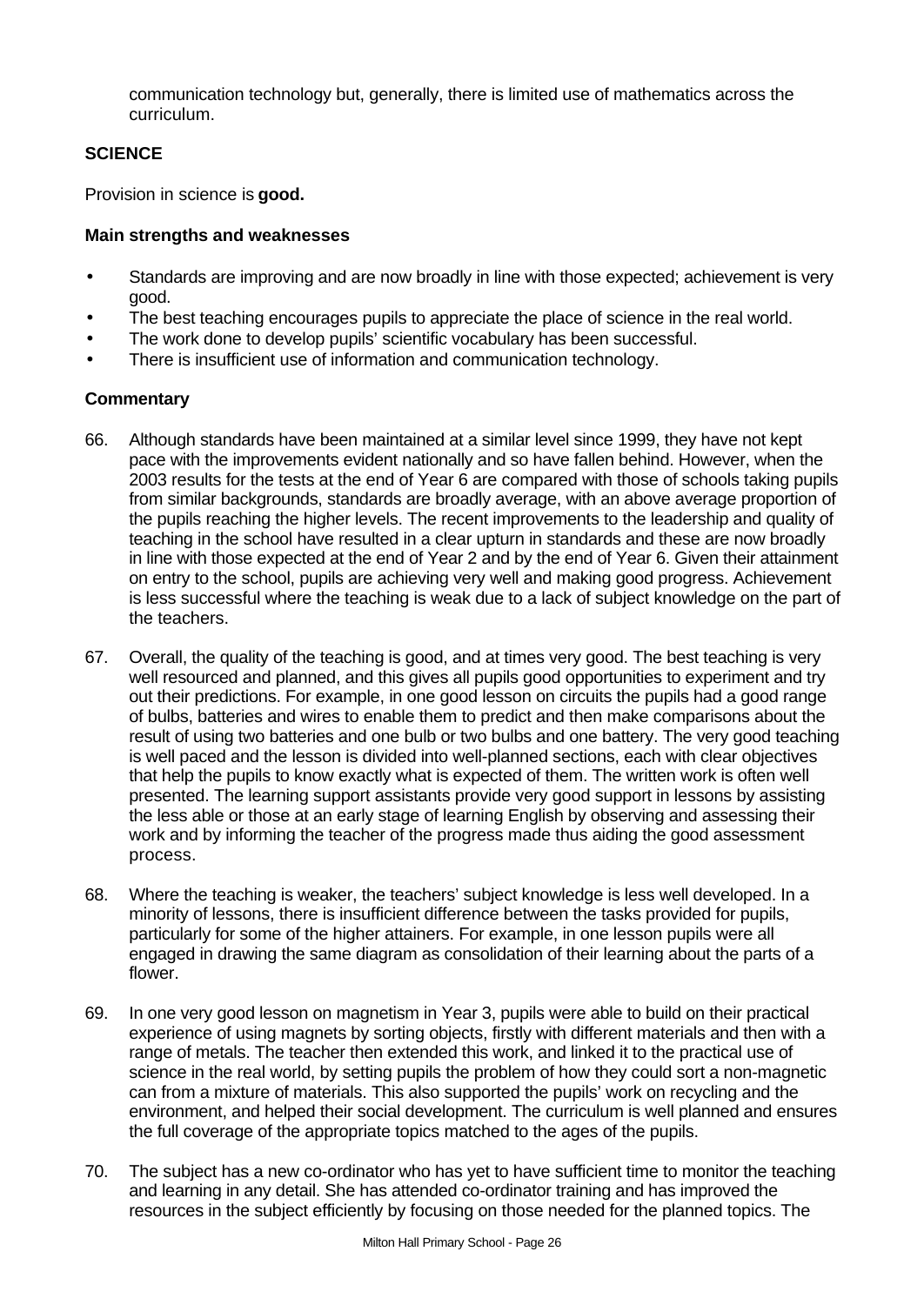analysis of past test results recently led to a focus on developing pupils' scientific vocabulary, as this was a weakness recognised in their work. This work has been successful and pupils now use the correct terminology more confidently, and teachers make use of displays and lists of key words to provide pupils with the correct terms. In some of the pupils' written work, however, these words are spelt wrongly and not corrected appropriately by the teachers' marking.

# **INFORMATION AND COMMUNICATION TECHNOLOGY**

The provision for information and communication technology is **good.**

### **Main strengths and weaknesses**

- The school benefits from good full time specialist teaching.
- The resources and accommodation are very good.
- The curriculum is very well organised and planned.
- Computers are not used enough in classrooms, especially in literacy and numeracy.
- The teaching of controlling and modelling using computers is good in Year 6.

- 71. By the end of Year 6, the standards in information and communication technology are broadly in line with those expected. The provision has improved since the last inspection because the resources are better and the teachers have had more training. The computer suite is very well equipped, and efficiently and effectively used, and the specialist teaching available is mostly good, and at times very good. The suite is used in a variety of ways. As well as introducing specialist teaching of particular skills, the suite is used to consolidate the skills and knowledge that pupils have been introduced to in classrooms. For example, in one good Year 2 lesson pupils followed up work in the class directing a programmable robot by drawing common twodimensional shapes with a screen turtle. Very good use is made of the projector to demonstrate skills and illustrate the work to the class before they start.
- 72. The pupils are very enthusiastic about working in the suite and they behave well whenever they are in there. This is helped by the clear and consistently applied rules that the co-ordinator has devised. In most lessons the teachers are very well supported by the learning support assistants, who help pupils, observe their attainment and record progress for the teachers. Where the classes are set by ability, different work is provided for them. However, there is scope for the staff to provide more individually matched tasks for pupils in all classes. By the end of Year 2, pupils can save their work in the correct folders. They are able to follow instructions and predict outcomes well. In Year 4, pupils prepare good multimedia presentations by opening files, starting slides, producing a colourful cover, changing the size of the pictures and adding text. The good teaching ensures pupils learn to use correct terminology, such as that of fields and records when using databases.
- 73. In Year 6, pupils have devised a program to operate lights and sound buzzers as part of a story about a house. This has required a good level of logical thinking skills and also shows how the successful and imaginative use of the computers can encourage and inspire pupils. This represents good improvement since the last inspection. Older pupils can use word processors well, and in Year 6 can change the font, size, colour and style and are confident in understanding the correction warning signs produced by the software. Throughout the school, pupils meet the expected range of software, including word processors, data bases, spreadsheets and multi media presentations. A weakness in the teaching is the inconsistent use of computers in classrooms, especially in literacy and numeracy lessons. Evidence of appropriate use is rare and the teachers need more support and training, as well as improved software, to encourage more computer use in other subjects. The school is aware of this, the co-ordinator is in the process of organising all computers to be networked, and this will enable teachers to access all software in their own rooms as well as in the suite.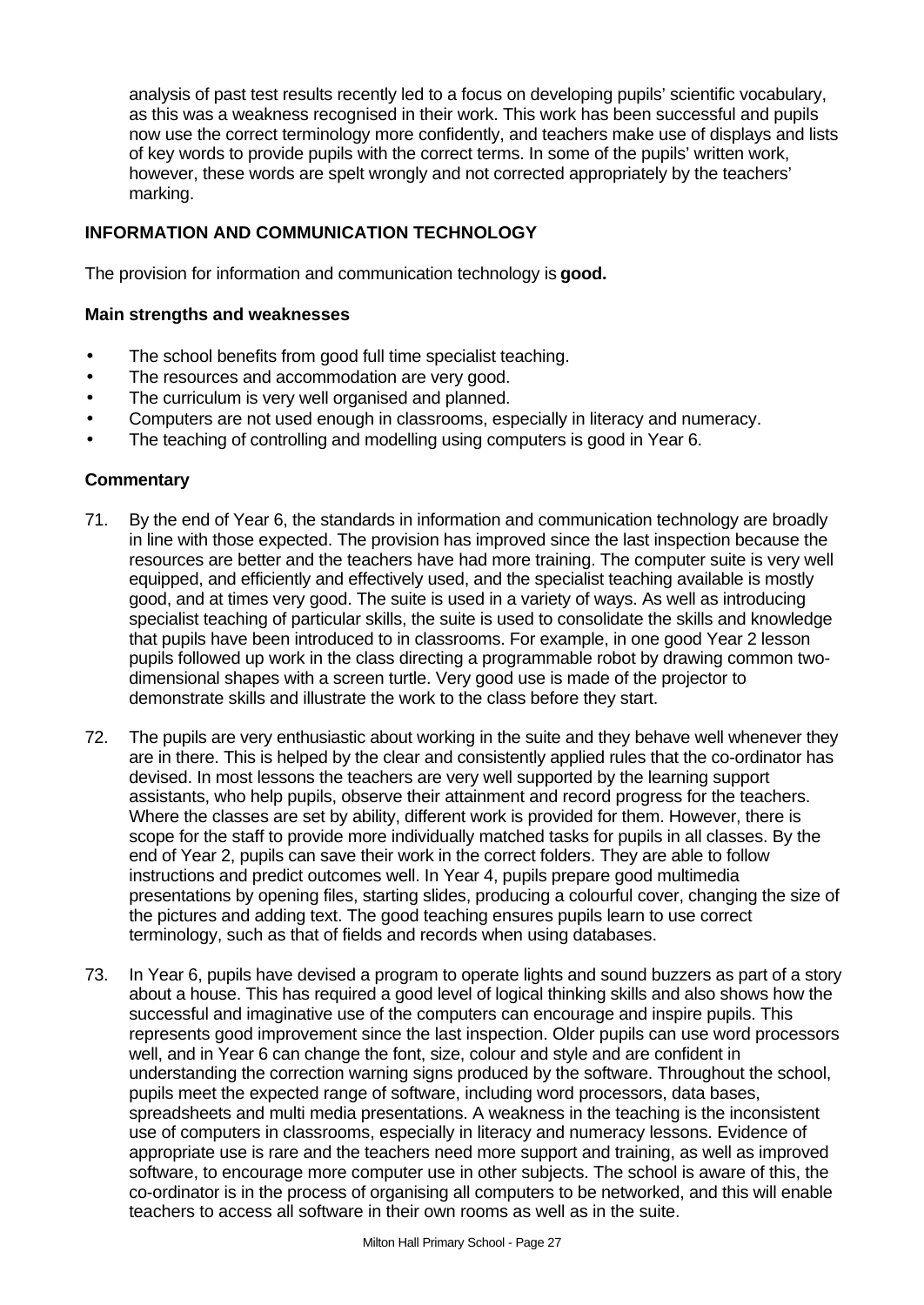- 74. Pupils with English as an additional language, and those who have special educational needs, are well supported in lessons, usually by the learning support assistants, and this enables them to take a full part in the learning. However, as with the other pupils whose literacy skills are less well developed, this has an impact on their learning and on the speed and accuracy of their reading and typing. Good use is made of the computer suite each morning for a session with pupils at an early stage of learning English to enable them to use software to develop their basic literacy skills. This work is well supported by the special educational needs co-ordinator.
- 75. The subject co-ordinator, who also teaches the subject throughout the school, is knowledgeable and leads the school well. He has worked hard over the last three years to develop an accessible scheme of work through a system of folders for each year group, which contain the appropriate resources linked to the different nationally accepted curriculum plans. Teachers make good use of his expertise and enthusiasm and this has had a beneficial impact on provision. Digital cameras are used by teachers throughout the school for recording work and special events; their use by the pupils is limited.

# **Information and communication technology across the curriculum**

76. This is an area the school is aware it needs to develop further as computers are not used sufficiently in other subjects in the classrooms. In particular, in literacy and numeracy lessons it is rare to see the computers in classrooms used effectively. This did happen in one good Year 3 mathematics lesson, where the teacher had created grids for less able pupils to colour in fractions as part of their planned numeracy work. In the computer suite, however, pupils consolidate their knowledge and understanding of two-dimensional shapes. In Year 4 pupils prepare good multimedia presentations about an Indian village as part of their geography work.

# **HUMANITIES**

77. Work was sampled in **history** and **geography**. A scrutiny of pupils' work and discussions with teachers and pupils indicates that the school provides an interesting and well-planned curriculum. It promotes pupils' interests in people, places, events and happenings through the ages and across the world. By well-planned visits and visitors, teachers bring the subjects alive for pupils and promote eager learners who speak enthusiastically about their work. In both subjects, pupils have a range of opportunities to build up a good knowledge base and to develop good geographical and historical skills. The school is introducing a good assessment system that identifies the skills and knowledge acquired in each topic studied providing a good overall picture of pupils' attainment and progress in each subject.

#### **Religious education**

Provision is **very good.**

#### **Main strengths and weaknesses**

- Standards in Years 3 to 6 are above average; there was insufficient evidence to judge standards in Years 1 and 2.
- Achievement is very good.
- The quality of teaching and learning is good.
- There are good links with literacy and other subjects.
- Leadership and management are very good.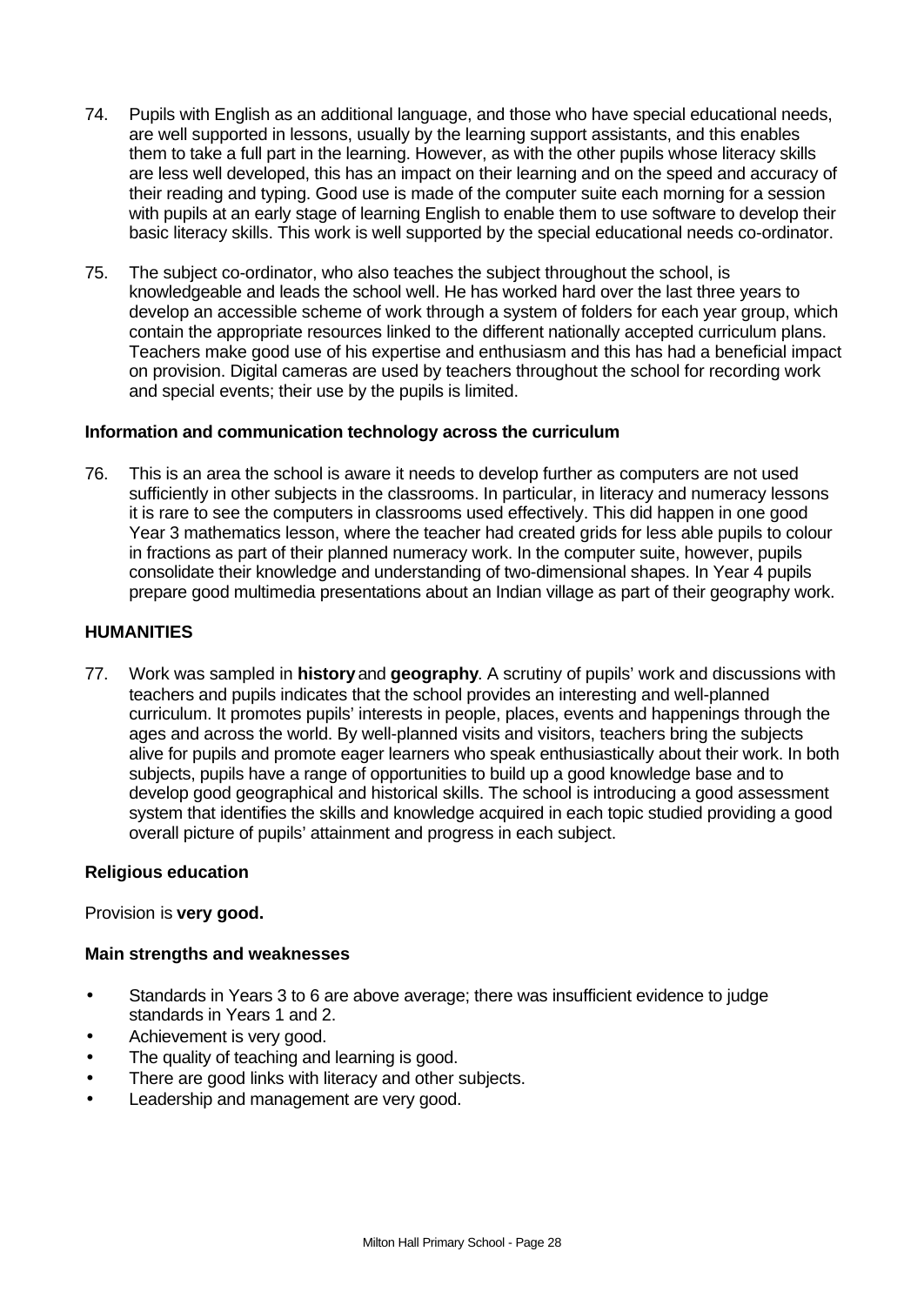- 78. Standards exceed the expectations of the locally agreed syllabus by the age of eleven and pupils make significant gains in their achievement as they progress through the school. Pupils with special educational needs and pupils who speak English as their second language achieve equally well alongside their peers. Standards and the quality of teaching and learning have both improved since the last inspection.
- 79. The quality of teaching is good throughout the school and consequently pupils make good gains in their learning. A strong element in the teaching is good subject knowledge and well planned lessons that pupils enjoy. Teachers make good links to similarities and differences of religions. There is a very good balance between learning about religion and challenging pupils to apply their knowledge of religious education to their own life situation. The contribution to personal development is therefore very strong as pupils develop mature understanding and sensitivity to the feelings of others. In a good Year 6 lesson pupils were reluctant to end the lesson as they asked questions about the death of Jesus and discuss the difference between reincarnation and resurrection. Analysis of work confirms the rigorous challenge. Year 6 pupils compare the account of the Nativity in the gospel of Matthew with that of Luke. They identify similarities and differences in the two accounts. Pupils in Year 6 demonstrate a good knowledge and understanding of the life of saints such as St Patrick and St David. Progression is consistent throughout the school. Year 3 pupils have a good understanding of festivals of other religions, such as the Hindu festival of Lohri and they know Hindus worship Krishna.
- 80. There are very good links with literacy and other subjects such as history and geography. Pupils draw a time line of Jesus' life. Religious education is well linked to current affairs for example pupils write about the current situation in Israel and the Gaza Strip. They write accounts that show good understanding of what Israel means to the Jewish people. Assemblies are well planned and contribute to pupils' growing knowledge and awareness of religion.
- 81. Leadership and management are very good and there is a clear plan to develop the subject. The co-ordinator is a very good role model and her very good subject knowledge contributes to the quality of provision. A portfolio of pupils' work confirms the quality of provision. Resources are good and the school is still developing them. Visits and visitors such as the local Rabbi enhance the provision. There are very good links with the community and pupils visit many local churches and a synagogue, as well as building new links with a recently opened Greek Orthodox Church.

# **CREATIVE, AESTHETIC, PRACTICAL AND PHYSICAL SUBJECTS**

82. The school makes good use of the **design and technology** curriculum to help develop pupils' thinking and practical skills. Although few lessons were observed, the scrutiny of pupils' designs and the displays of their finished work show that by the end of Year 6, achievement is satisfactory and occasionally good. For example, pupils have designed and made good quality cushions after assessing what would make a good design and what materials would be needed. However, their skills in designing and building a shelter to carry a given weight are less secure. There is too little evidence of effective evaluation of work to show how it could be improved another time and this is a skill that the school could usefully develop further. Very good teaching in Year 3 led to pupils being very enthusiastically involved in making monsters with moving parts using a pneumatic system. Throughout the school, pupils have opportunities to use different mechanisms such as rotating and sliding. There are some good cross curricular links made, such as when pupils in Year 2 make models with moving limbs to illustrate healthy ways to exercise. They also use a winding mechanism to create effective models illustrating a Nursery rhyme. Year 2 children also took part in a very good 'construction' day and made model rooms for a large house as part of a project involving the construction industry. In a very good project in Year 4, pupils have designed and built model chairs and they are designing repeating patterns for upholstery.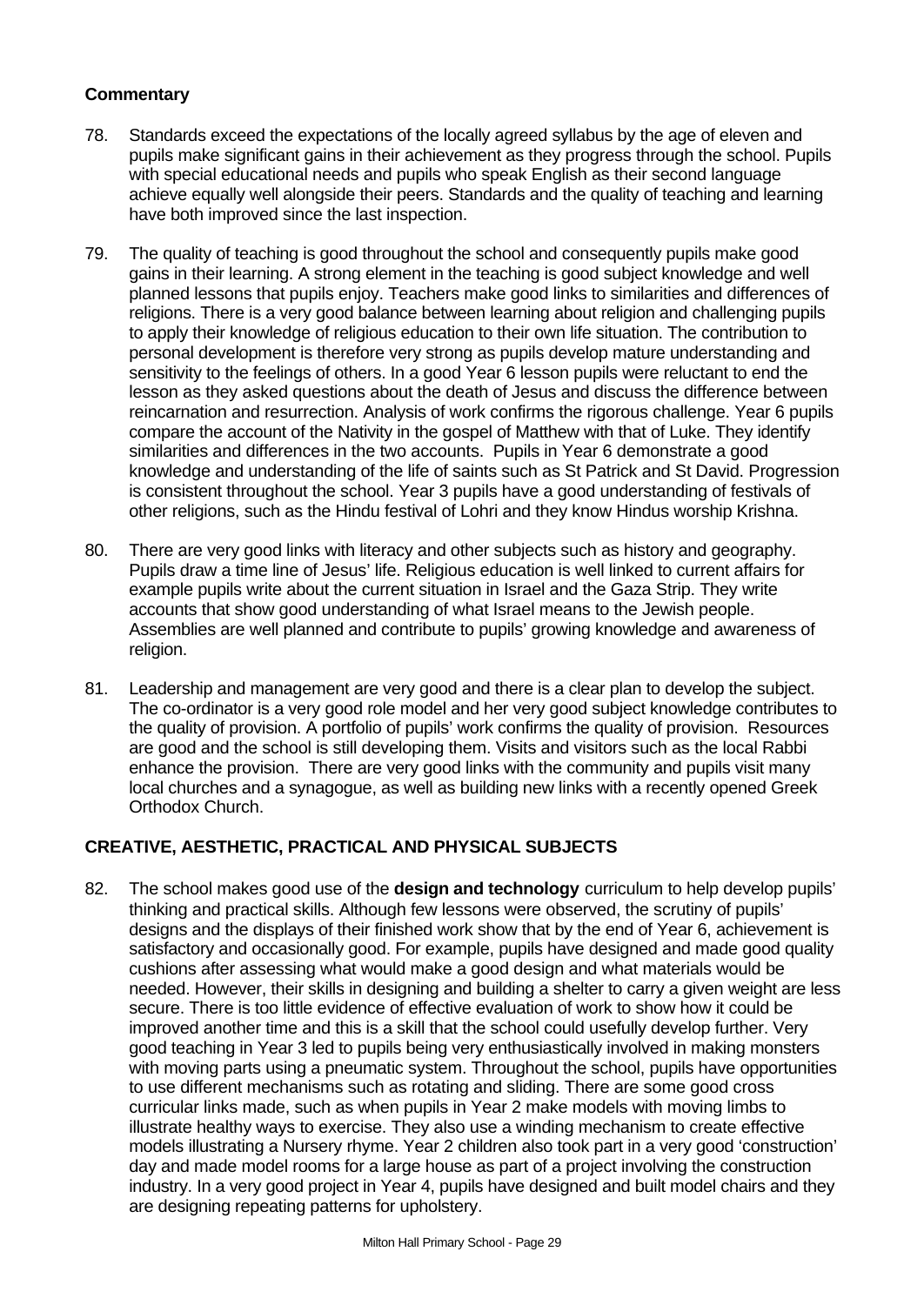- 83. A scrutiny of pupils' work and teachers' planning in **art and design** indicates that the school provides pupils with a wide range of experiences to develop their skills, techniques and knowledge and understanding of art and design. Work displayed around the school effectively demonstrates this. Visits, artefacts and natural materials are used effectively to stimulate pupils' interest in art and to provide a focus for their work.
- 84. During the inspection, there was little opportunity to observe **music** being taught. Consequently there is insufficient evidence to make secure judgements about standards. Singing was heard as part of assemblies. It was tuneful, pleasant, with clear words and children joined in with enthusiasm and interest, obviously enjoying the experience. The subject is well led by two knowledgeable enthusiastic teachers who provide good guidance and support for the staff. A new published scheme has recently been introduced throughout the school but it is too soon to judge the impact on standards. The good range of extra-curricular activities include a number of recorder groups for beginners and more advanced players, a choir, and guitar and violin lessons. Teachers have a range of personal expertise in playing different instruments and provide pupils with good role models in special assemblies, such as that for St Patrick's Day when up to five staff played an Irish song. Visiting musicians, a brass band, a string quartet, an African drummer and an Egyptian workshop extend pupils' musical knowledge. Pupils have opportunities to sing in the local music festival, play their instruments in assembly, and perform for the parents at Christmas and in class assemblies. All these experiences enhance the pupils' appreciation and understanding of music.

#### **Physical education**

85. **Physical education** was not a focus of the inspection. Three lessons were seen together with two shorter observations; the evidence relates to Year 6, Year 3 and Year 2. The school now provides swimming lessons for pupils in Year 3 and 5 but no records were available to evaluate standards achieved. The limited evidence is insufficient to make a judgement about overall standards or provision. In the lessons seen in Year 6, standards were below average. In the shorter observations in Year 2, games skills were well below average and basic skills were still at an early stage of acquisition. A significant number of pupils were unable to catch a ball confidently and lacked the ability to throw a ball accurately. In a gymnastics lesson in Year 6, the teaching was good but standards were below average and pupils were not achieving as well as pupils with similar potential in other schools. Nevertheless, the pupils worked hard and responded to their teacher enthusiastically. In a Year 3 dance lesson, pupils enjoyed responding to the music but their ability to use space was not well developed. Provision for extra-curricular sport is developing but could be better. Twelve pupils recently took part in a tag rugby tournament with other schools. The school provides skipping ropes and balls for break times and this is helping pupils develop their games skills in an informal play situation. The coordinator has produced a thorough subject evaluation that identifies areas for development. The school has, rightly, identified physical education as an area to develop and plans are in place to raise standards and improve the quality of pupils' experience of physical education.

# **PERSONAL, SOCIAL AND HEALTH EDUCATION**

Provision in pupils' personal, social and health education is **good.**

#### **Main strengths and weaknesses**

- The spiritual, social, moral and cultural development and the ethos of the school contribute strongly to this area of learning.
- There are very good links with other subject areas such as literacy and religious education.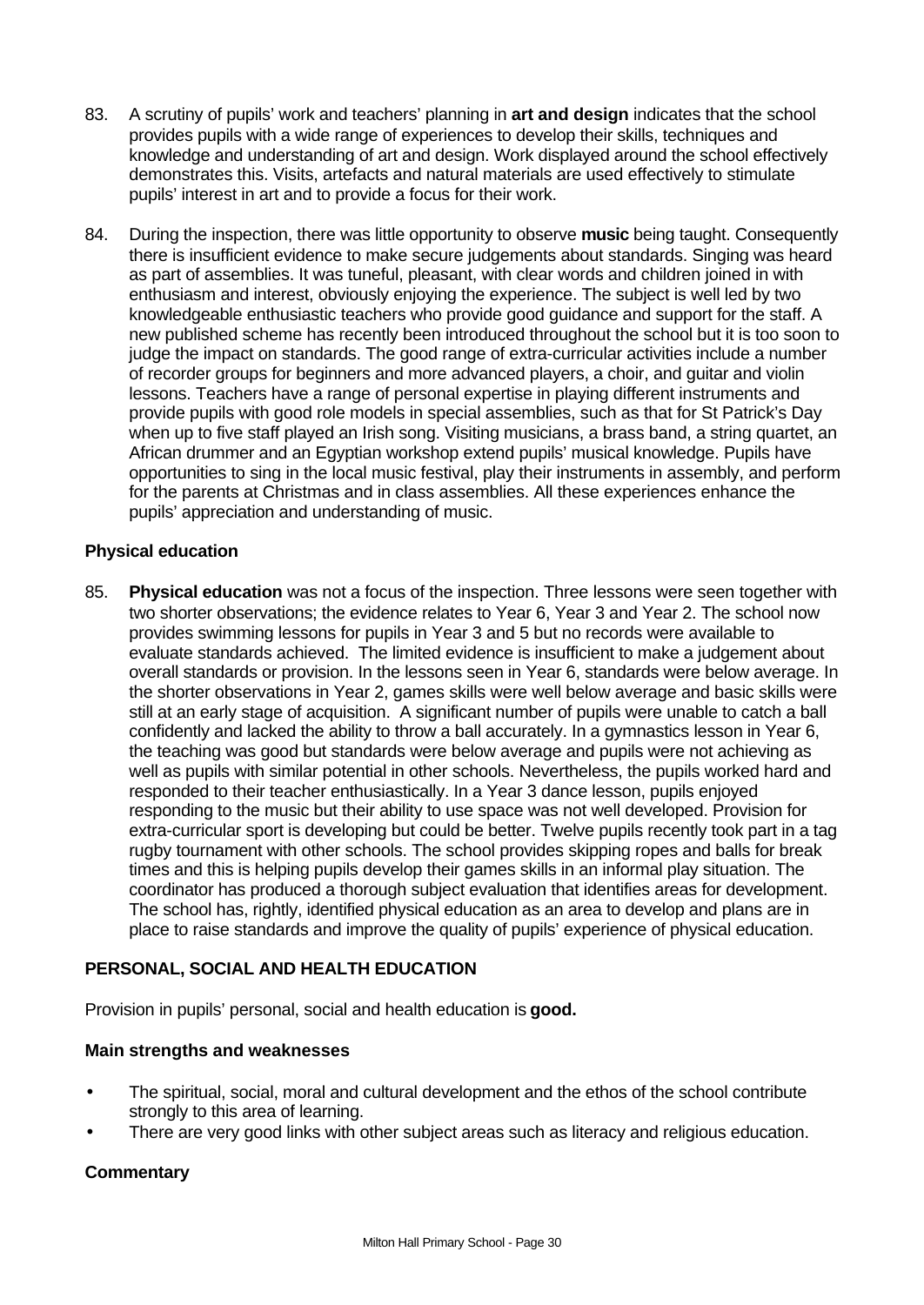86. The school places a strong emphasis on this area of its work and consequently the provision is good. There are close links to the strengths emerging from the school's excellent inclusion of the pupils from a wide range of backgrounds, previous experiences and abilities. The subject is well led and there is a clear scheme of work. Good use is made of outside agencies and very good assemblies promote awareness of others. Two lessons were observed during the inspection and the quality of teaching and learning in both lessons was good. From the evidence available standards are in line with those expected from pupils at the age of eleven. Pupils achieve well in their understanding of their rights and responsibilities and duties as citizens. There are clear responsibilities for the playground and pupils learn how to respond to bullying. Pupils develop an awareness of their community and the need to care for it through awards such as the tidy class award. The school council makes a very good contribution and provides very good opportunities for pupils to develop confidence and learn about the etiquette of meetings and growing awareness of taking responsibility. There are very good links with other subjects such as religious education and literacy. A significant strength is pupils' ability to empathise with the feelings of others.